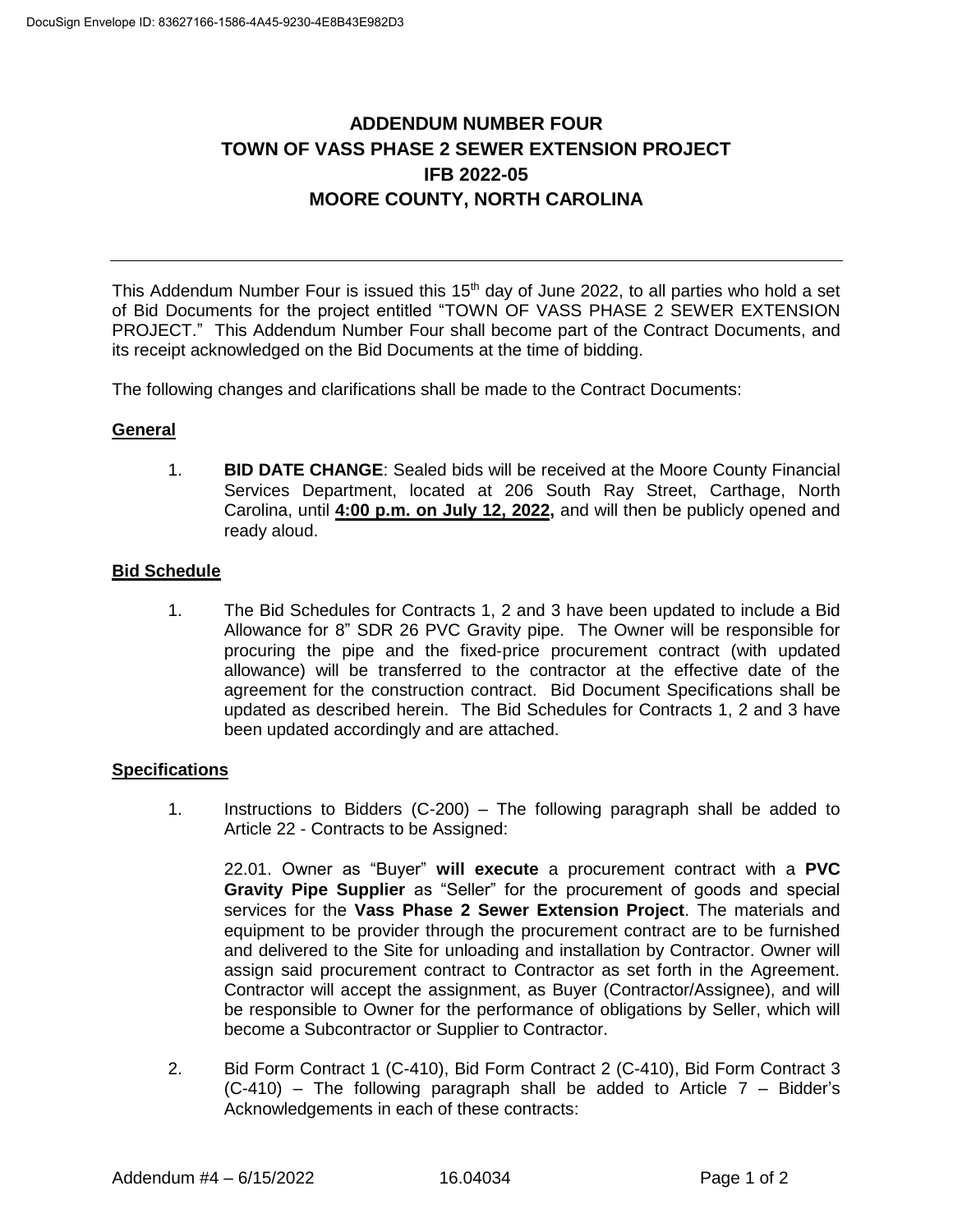7.04. Assignment of Contracts

Bidder acknowledges the provisions of the Agreement as to the assignment of the specified contract for procurement of goods and special services for the **Vass Phase 2 Sewer Extension Project**.

3. Contract Agreement (C-520) – The following article shall be added to the section:

Article 9 - Miscellaneous

9.01 The contract between Owner as "Buyer" and a **PVC Gravity Pipe Supplier** as "Seller" for procurement of goods and special services ("Procurement Contract") for the **Vass Phase 2 Sewer Extension Project will be** assigned to Contractor by Owner, and Contractor **will accept** such assignment. A form documenting the assignment is attached as an exhibit to this Agreement.

9.02 This assignment will occur on **the Effective Date of the Agreement** and will relieve the Owner as Buyer from all further obligations and liabilities under the Procurement Contract. Contractor, as Buyer (Contractor/Assignee) following assignment, will assume full responsibility to Owner for the performance of obligations by Seller, which will be Contractor's Subcontractor or Supplier. Notwithstanding this assignment, all performance guarantees and warranties required by the Procurement Contract will continue to run for the benefit of the Owner and, in addition, for the benefit of the Contractor. Except as noted in the Procurement Contract, all rights, duties, and obligations of Engineer to Buyer and Seller under the Procurement Contract will cease upon assignment.

9.03 A copy of the assigned Procurement Contract is attached.

This Addendum Number Four is issued this the 15<sup>th</sup> day of June 2022.

**David L. Honeycutt, P.E.**





*5 Regional Circle, Suite A Pinehurst, North Carolina 28374*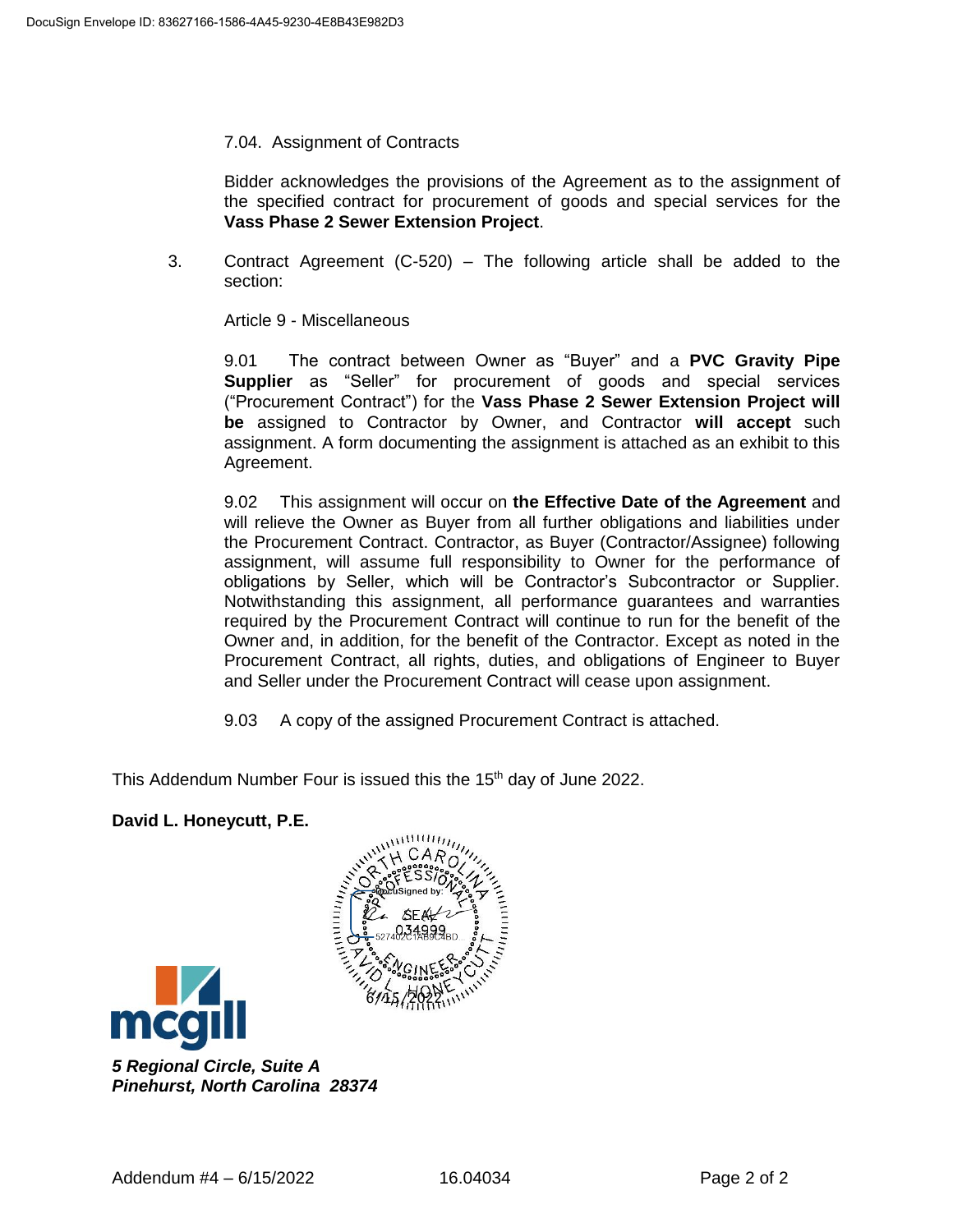# **EXHIBIT A—ASSIGNMENT OF PROCUREMENT CONTRACT, CONSENT TO ASSIGNMENT, AND ACCEPTANCE OF ASSIGNMENT**

This assignment will be effective on the effective date of the construction contract between Buyer (as "Owner") and Contractor/Assignee (as "Contractor").

The Procurement Contract between **[insert name of original Buyer]** ("Buyer") and **[insert name of Seller]** ("Seller") for furnishing Goods and Special Services entitled **[insert name/designation of Procurement Contract]** (Procurement Contract) is hereby assigned, transferred, and set over to Contractor/Assignee, as assignee, by Buyer, as assignor. Upon assignment the Contractor/Assignee shall have the duties, rights, and obligations of Buyer under the terms of the Procurement Contract, and will be responsible to Owner under the construction contract for the performance of obligations by Seller, which will become a Subcontractor or Supplier to Contractor/Assignee. Buyer, Seller, and Contractor/Assignee hereby acknowledge and agree to be bound by the terms and conditions of assignment set forth in Article 9 of the Agreement Between Buyer and Seller for Procurement Contract.

#### **Assignment Made by Buyer**

|       | (typed or printed name of organization)                                                                                                                                                                                                                                                                |        |                    |
|-------|--------------------------------------------------------------------------------------------------------------------------------------------------------------------------------------------------------------------------------------------------------------------------------------------------------|--------|--------------------|
| By:   |                                                                                                                                                                                                                                                                                                        | Date:  |                    |
|       | (individual's signature)                                                                                                                                                                                                                                                                               |        | (date signed)      |
| Name: |                                                                                                                                                                                                                                                                                                        | Title: |                    |
|       | (typed or printed)                                                                                                                                                                                                                                                                                     |        | (typed or printed) |
|       | If Buyer is a corporation, attach evidence of authority to sign. If Buyer is a public body, attach evidence of                                                                                                                                                                                         |        |                    |
|       | authority to sign and resolution or other documents authorizing execution of Buyer-Seller Agreement.                                                                                                                                                                                                   |        |                    |
|       | Assignment Acknowledged and Accepted by Seller                                                                                                                                                                                                                                                         |        |                    |
|       | (typed or printed name of organization)                                                                                                                                                                                                                                                                |        |                    |
| By:   |                                                                                                                                                                                                                                                                                                        | Date:  |                    |
|       | (individual's signature)                                                                                                                                                                                                                                                                               |        | (date signed)      |
| Name: |                                                                                                                                                                                                                                                                                                        | Title: |                    |
|       | (typed or printed)                                                                                                                                                                                                                                                                                     |        | (typed or printed) |
|       | If Seller is a corporation, attach evidence of authority to sign.                                                                                                                                                                                                                                      |        |                    |
|       | <b>Assignment Accepted by Contractor/Assignee</b>                                                                                                                                                                                                                                                      |        |                    |
|       | (typed or printed name of organization)                                                                                                                                                                                                                                                                |        |                    |
| By:   |                                                                                                                                                                                                                                                                                                        | Date:  |                    |
|       | (individual's signature)                                                                                                                                                                                                                                                                               |        | (date signed)      |
| Name: |                                                                                                                                                                                                                                                                                                        | Title: |                    |
|       | (typed or printed)                                                                                                                                                                                                                                                                                     |        | (typed or printed) |
|       | If Contractor/Assignee is a corporation, attach evidence of authority to sign.                                                                                                                                                                                                                         |        |                    |
|       |                                                                                                                                                                                                                                                                                                        |        |                    |
|       | Exhibit A-Assignment of Procurement Contract, Consent to Assignment, and Acceptance of Assignment.<br>EJCDC® P-520, Agreement between Buyer and Seller for Procurement Contract.<br>Copyright <sup>®</sup> 2019 National Society of Professional Engineers, American Council of Engineering Companies, |        |                    |

#### **and American Society of Civil Engineers. All rights reserved.**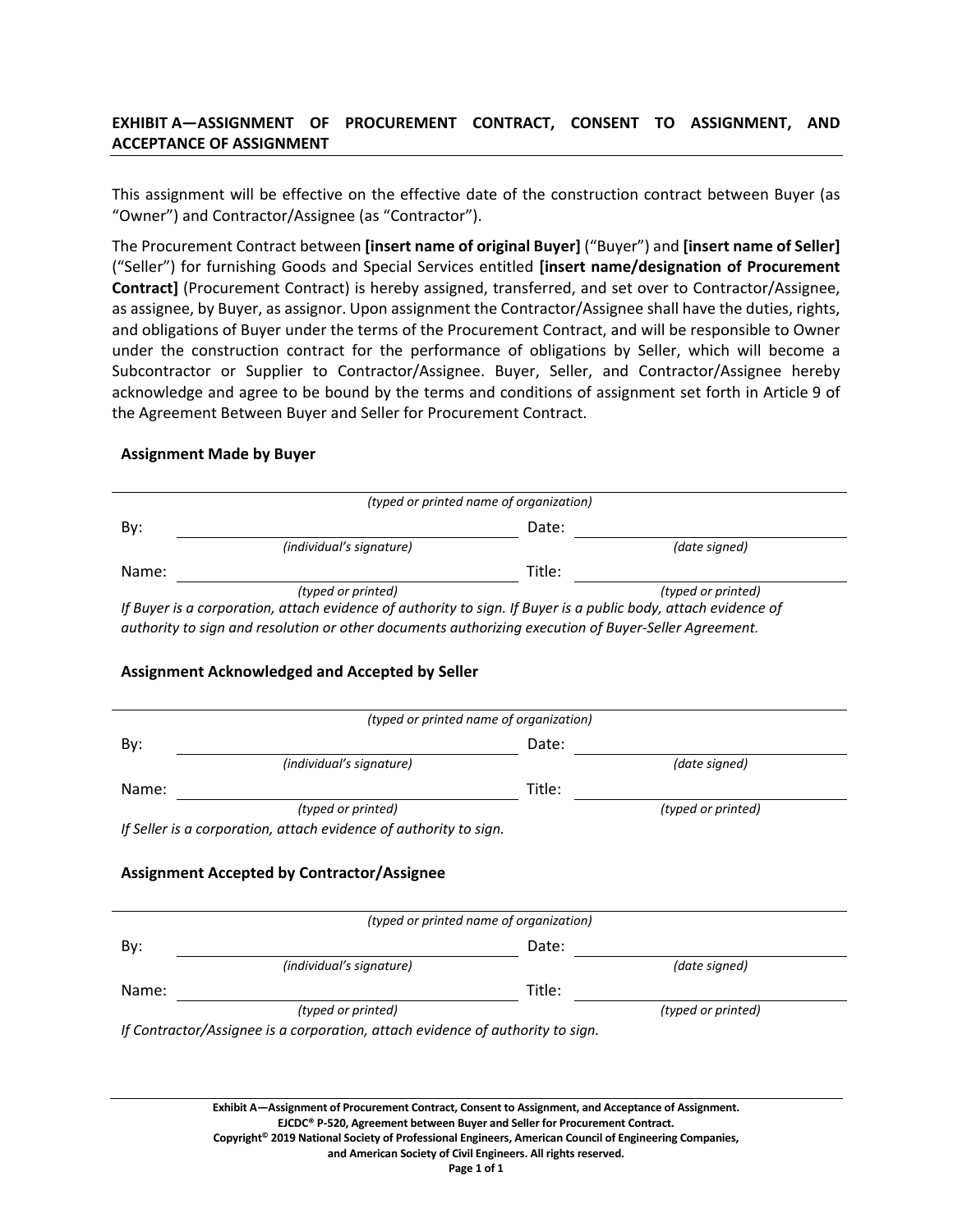# **BID FORM FOR**

# **CONSTRUCTION CONTRACT 1**

The terms used in this Bid with initial capital letters have the meanings stated in the Instructions to Bidders, the General Conditions, and the Supplementary Conditions.

#### **ARTICLE 1—OWNER AND BIDDER**

1.01 This Bid is submitted to:

**County of Moore**

**206 South Ray Street**

**Carthage, North Carolina 28327**

1.02 The undersigned Bidder proposes and agrees, if this Bid is accepted, to enter into an Agreement with Owner in the form included in the Bidding Documents to perform all Work as specified or indicated in the Bidding Documents for the prices and within the times indicated in this Bid and in accordance with the other terms and conditions of the Bidding Documents.

## **ARTICLE 2—ATTACHMENTS TO THIS BID**

- 2.01 The following documents are submitted with and made a condition of this Bid:
	- A. Required Bid security;
	- B. List of Proposed Subcontractors;
	- C. List of Proposed Suppliers;
	- D. Evidence of authority to do business in the state of the Project; or a written covenant to obtain such authority within the time for acceptance of Bids;
	- E. Contractor's license number as evidence of Bidder's State Contractor's License or a covenant by Bidder to obtain said license within the time for acceptance of Bids;
	- F. Required Bidder Qualification Statement with supporting data; and

#### **G. [List other documents and edit above as pertinent].**

- **G. If Bid amount exceeds \$10,000, signed Compliance Statement (RD 400-6). Refer to specific equal opportunity requirements set forth in the Supplemental General Conditions;**
- **H. If Bid amount exceeds \$25,000, signed Certification Regarding Debarment, Suspension, Ineligibility and Voluntary Exclusion - Lower Tier Covered Transactions (AD-1048);**
- **I. If Bid amount exceeds \$100,000, signed RD Instruction 1940-Q, Exhibit A-1, Certification for Contracts, Grants, and Loans.**
- **J. [List other documents and edit above as pertinent].**
- **K. E-Verify**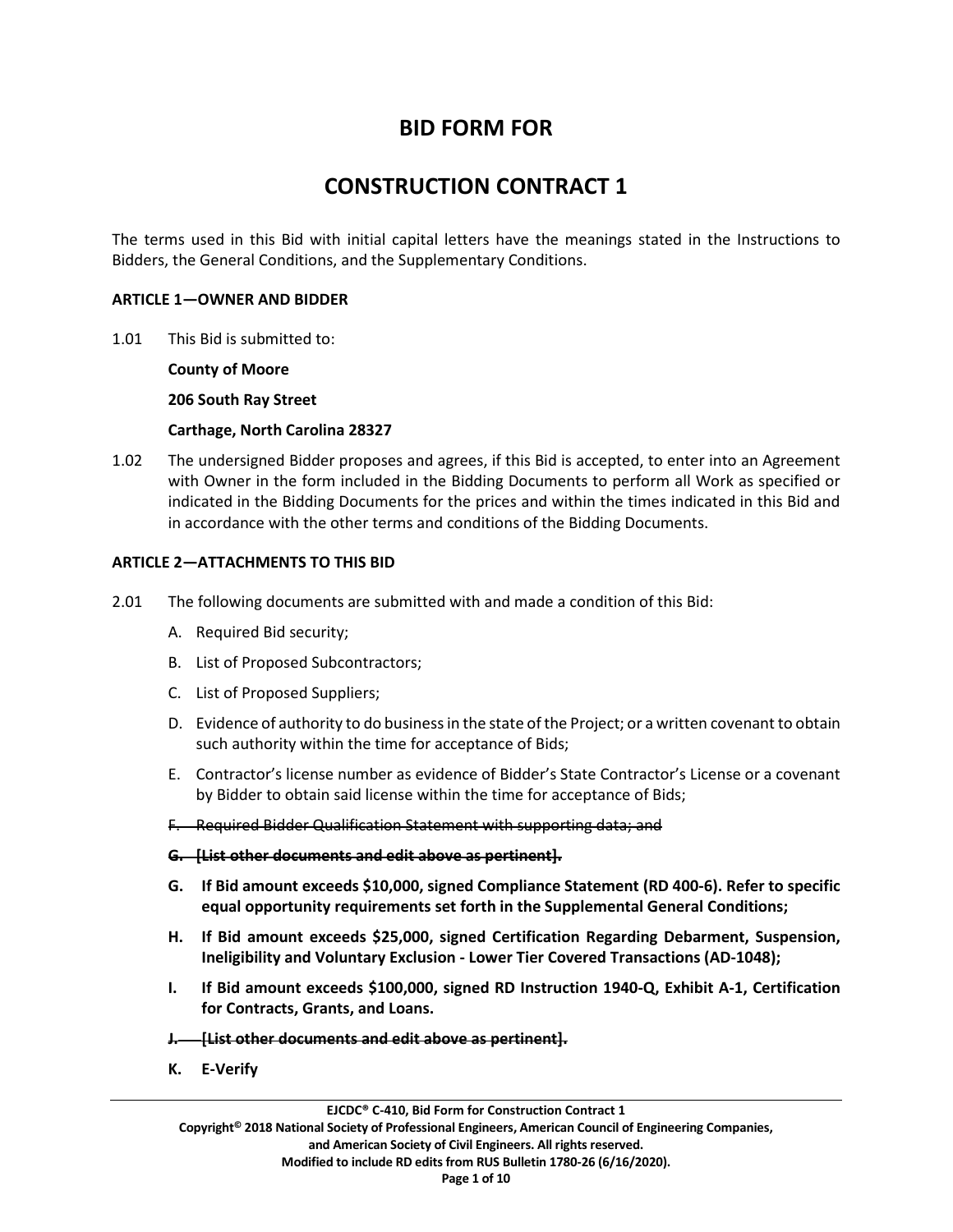- **L. Minority Participation Certification**
- **M. Non-collusion Affidavit**

#### **ARTICLE 3—BASIS OF BID—LUMP SUM BID AND UNIT PRICES**

#### 3.01 *Lump Sum Bids*

A. Bidder will complete the Work in accordance with the Contract Documents for the following lump sum (stipulated) price(s), together with any Unit Prices indicated in Paragraph 3.02:

1. Lump Sum Price (Single Lump Sum)

| <br>$\cdots$<br><b>Rid</b><br>Drica<br>.<br><del>cump sum più rmec</del> |  |
|--------------------------------------------------------------------------|--|

2. Lump Sum Price (Base Bid and Alternates)

| Lumn Sum Rid Drice for Rase Rid<br><del>camp sam bia i lite lui base biu</del>          |  |
|-----------------------------------------------------------------------------------------|--|
| Alternate A <b>[Add]</b> [Deduct]<br><del>Alternate A <b>Muur</b> I<b>veuut</b>ti</del> |  |
| <b>Starped IbbAl Reparation</b><br><del>Alternate <i>o</i> privat poeuveri</del>        |  |

3. Lump Sum Price (Sectional Lump Sum Bids)

| Lumn Sum Rid Drice for Section Lonly<br><del>camp sam bia rnce ior secuon i omy</del>        |  |
|----------------------------------------------------------------------------------------------|--|
| Lump Sum Bid Price for Section II only                                                       |  |
| Lumn Sum Rid Drice for Section Land II.<br><del>cump sum plu rince for section rand in</del> |  |

B. All specified cash allowance(s) are included in the price(s) set forth below, and have been computed in accordance with Paragraph 13.02 of the General Conditions.

| Lumn Sum for Cach Allowance 1<br><del>cump sunn ior cash Allowance 1</del>                         |  |
|----------------------------------------------------------------------------------------------------|--|
| Lumn Sum for Cach Allowance 2<br><del>camp sunnor cash Anowance z</del>                            |  |
| Lumn Sum for Cach Allowance 2<br><del>cump sum for cash Allowance s</del>                          |  |
| Total for all Lumn Sum for Cash Allowances<br><del>rotarior an camp sant für Cash Allowances</del> |  |

C. All specified contingency allowances are included in the price(s) set forth below, and have been computed in accordance with Paragraph 13.02 of the General Conditions.

| Lumn Sum Contingency Allowance 1<br><del>camp sum contingency Allowance 1</del> |  |
|---------------------------------------------------------------------------------|--|
| Lumn Sum Contingency Allowance 2<br><del>camp sum contingency Allowance 2</del> |  |
| <b>Lump Sum Contingency Allowance 3</b>                                         |  |
| <b>Total for all Lump Sum Contingency Allowances</b>                            |  |

#### 3.02 *Unit Price Bids*

A. Bidder will perform the following Work at the indicated unit prices: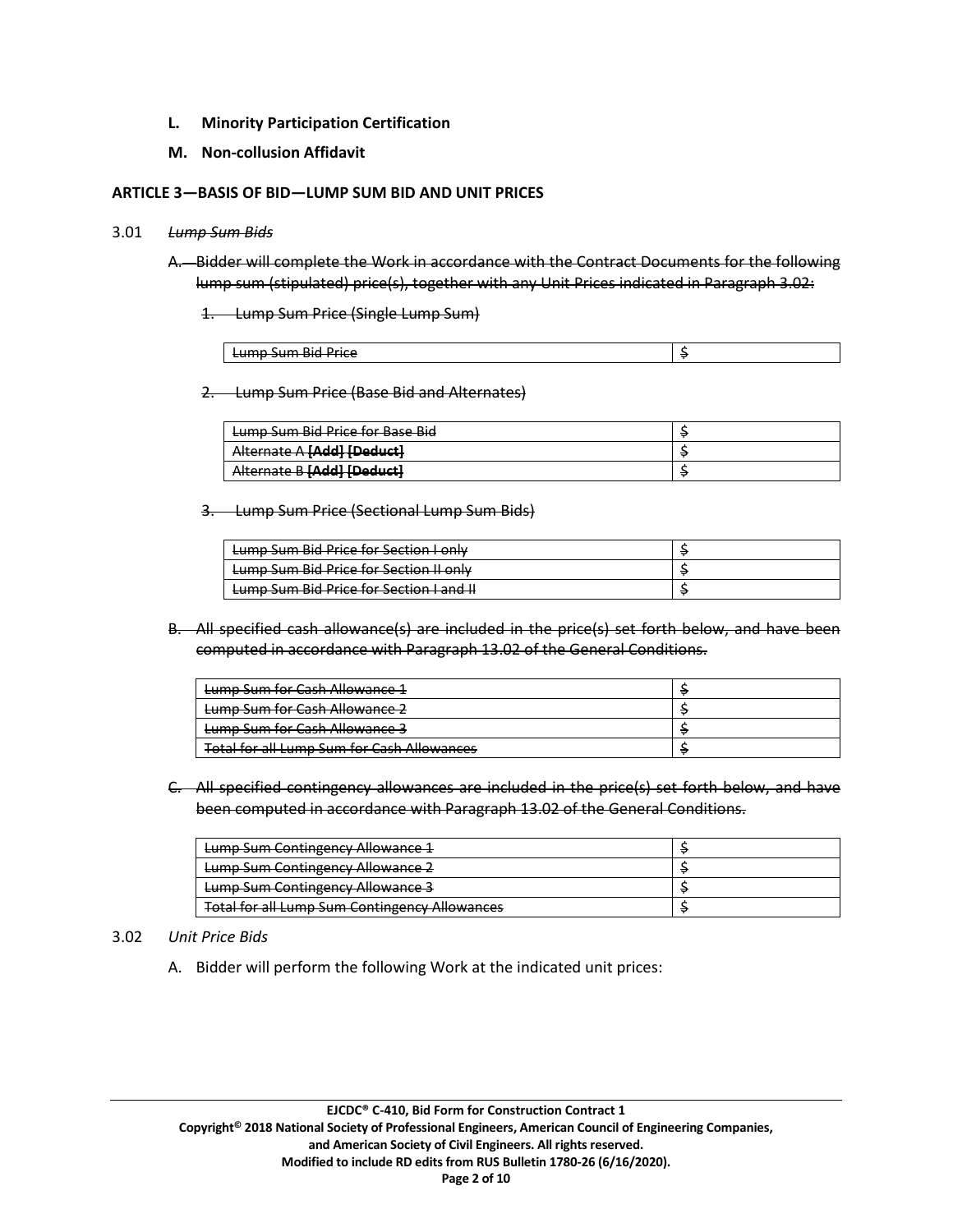|                                                 | <b>CONTRACT 1 BID SCHEDULE</b>                                                              |                |                                     |                                 |                   |  |  |  |
|-------------------------------------------------|---------------------------------------------------------------------------------------------|----------------|-------------------------------------|---------------------------------|-------------------|--|--|--|
|                                                 | <b>VASS PHASE 2 SEWER EXTENSION</b>                                                         |                |                                     |                                 |                   |  |  |  |
|                                                 | <b>MOORE COUNTY, NORTH CAROLINA</b>                                                         |                |                                     |                                 |                   |  |  |  |
| <b>ITEM</b><br>NO.                              | <b>DESCRIPTION</b>                                                                          | <b>UNIT</b>    | <b>ESTIMATED</b><br><b>QUANTITY</b> | <b>BID UNIT</b><br><b>PRICE</b> | <b>BID AMOUNT</b> |  |  |  |
|                                                 | <b>CONTRACT 1</b>                                                                           |                |                                     |                                 |                   |  |  |  |
| 1.                                              | Mobilization (Maximum 3% of Total Construction)                                             | LS.            | $\mathbf{1}$                        |                                 |                   |  |  |  |
| 2A.                                             | 8" SDR 26 PVC Sewer Line Installation                                                       | LF             | 11,425                              |                                 |                   |  |  |  |
| 2B                                              | 8" SDR 26 PVC Sewer Line Pipe Material Allowance                                            | LF             | 11,425                              | \$20.00                         | \$228,500         |  |  |  |
| 3.                                              | 8" DIP Class 350 Sewer Line                                                                 | LF             | 1,786                               |                                 |                   |  |  |  |
| 4.                                              | 4' Diameter Precast Manhole, 0'-8' Depth                                                    | EA             | 43                                  |                                 |                   |  |  |  |
| 5.                                              | 4' Diameter Precast Manhole, 8'-12' Depth                                                   | EA             | 6                                   |                                 |                   |  |  |  |
| 6.                                              | 5' Diameter Precast Manhole, 8'-12' Depth                                                   | EA             | $\mathbf{1}$                        |                                 |                   |  |  |  |
| 7.                                              | 5' Diameter Precast Manhole, 12' + Depth                                                    | EA             | 3                                   |                                 |                   |  |  |  |
| 8.                                              | Inside Drop Manhole Connection                                                              | EA             | 2                                   |                                 |                   |  |  |  |
| 9.                                              | 4' Diameter Doghouse Manhole                                                                | EA             | $\mathbf{1}$                        |                                 |                   |  |  |  |
| 10.                                             | Add Watertight Lid on 4' Dia. Manhole                                                       | EA             | 5                                   |                                 |                   |  |  |  |
| 11.                                             | 18-inch Steel Encasement Pipe by Bore and Jack with 8"<br>DIP Carrier Pipe, Secondary Roads | LF             | 125                                 |                                 |                   |  |  |  |
| 12.                                             | 2" SDR 21 PVC Force Main                                                                    | LF             | 2,052                               |                                 |                   |  |  |  |
| 13.                                             | <b>NOT USED</b>                                                                             |                |                                     | $\qquad \qquad \blacksquare$    |                   |  |  |  |
| 14.                                             | Dry Bore 2" Force Main                                                                      | LF             | 50                                  |                                 |                   |  |  |  |
| 15.                                             | <b>NOT USED</b>                                                                             |                |                                     |                                 |                   |  |  |  |
| 16.                                             | Connect to Existing Manhole                                                                 | EA             | 4                                   |                                 |                   |  |  |  |
| 17.                                             | Sewer Tap with Wye and Cleanout                                                             | EA             | 57                                  |                                 |                   |  |  |  |
| 18.                                             | 4" PVC Service Lateral by Open Cut                                                          | LF             | 1,600                               |                                 |                   |  |  |  |
| 19.                                             | 4" PVC Service Lateral by Bore                                                              | LF             | 2,050                               |                                 |                   |  |  |  |
| 20.                                             | Ductile Iron Fittings                                                                       | LВ             | 1,000                               |                                 |                   |  |  |  |
| 21.                                             | <b>NOT USED</b>                                                                             |                | $\blacksquare$                      | $\frac{1}{2}$                   |                   |  |  |  |
| 22.                                             | <b>NOT USED</b>                                                                             | $\blacksquare$ | $\blacksquare$                      |                                 |                   |  |  |  |
| 23.                                             | 2" Asphalt Overlay                                                                          | SY             | 2,900                               |                                 |                   |  |  |  |
| 24.                                             | Asphalt Road Repair                                                                         | LF             | 4,200                               |                                 |                   |  |  |  |
| 25.                                             | Asphalt Drive Repair                                                                        | LF             | 225                                 |                                 |                   |  |  |  |
| 26.                                             | Concrete Drive Repair                                                                       | LF             | 100                                 |                                 |                   |  |  |  |
| 27.                                             | Gravel Drive Repair                                                                         | LF             | 2,200                               |                                 |                   |  |  |  |
| 28.                                             | Washed Stone Pipe Embedment (wet conditions)                                                | ΤN             | 200                                 |                                 |                   |  |  |  |
| 29.                                             | Select Backfill                                                                             | CY             | 800                                 |                                 |                   |  |  |  |
| 30.                                             | Silt Fence                                                                                  | LF             | 15,000                              |                                 |                   |  |  |  |
| 31.                                             | Rip Rap Check Dams                                                                          | EA             | 86                                  |                                 |                   |  |  |  |
| 32.                                             | <b>Coir Fiber Wattles</b>                                                                   | LF             | 3,200                               |                                 |                   |  |  |  |
| 33.                                             | <b>Temporary Ditch Liner</b>                                                                | SY             | 4,400                               |                                 |                   |  |  |  |
| 34.                                             | Pipe and Catch Basin Inlet Protection                                                       | ЕA             | 17                                  |                                 |                   |  |  |  |
| 35.                                             | <b>Outlet Protection</b>                                                                    | EA             | 12                                  |                                 |                   |  |  |  |
| 36.                                             | <b>Traffic Control</b>                                                                      | LS             | $\mathbf{1}$                        |                                 |                   |  |  |  |
| <b>TOTAL OF CONTRACT 1 UNIT PRICE BID ITEMS</b> |                                                                                             |                |                                     |                                 | \$                |  |  |  |

٦

ſ

#### **(WRITE OUT CONTRACT 1 TOTAL BID PRICE IN WORDS)**

**EJCDC® C-410, Bid Form for Construction Contract 1** 

**Copyright© 2018 National Society of Professional Engineers, American Council of Engineering Companies,**

**and American Society of Civil Engineers. All rights reserved.** 

**Modified to include RD edits from RUS Bulletin 1780-26 (6/16/2020).**

**Page 3 of 10**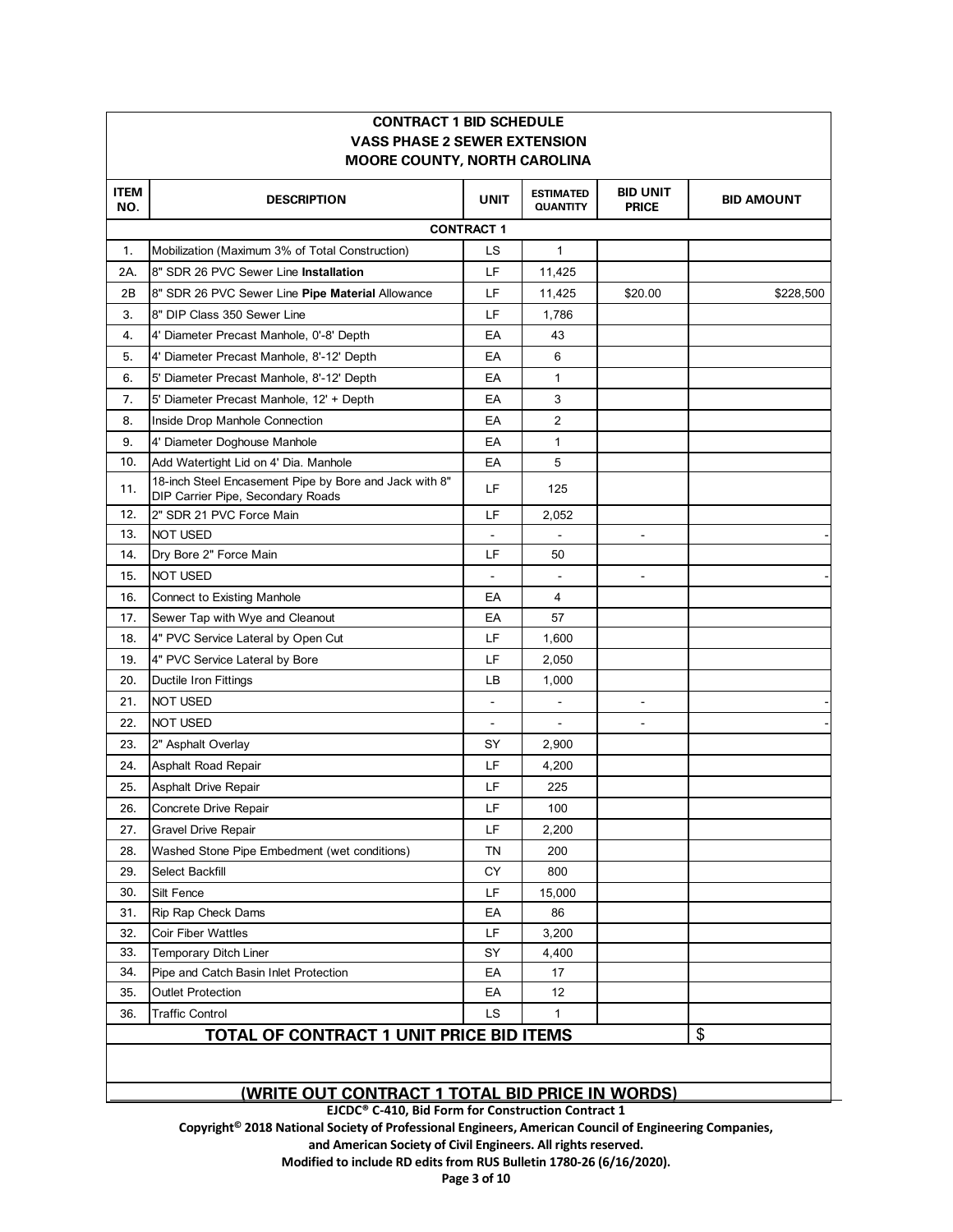| ALTERNATE BID NO. 1 (4" PVC WATER MAIN) |                                                                                                                                                                                                                  |             |                 |                               |              |  |
|-----------------------------------------|------------------------------------------------------------------------------------------------------------------------------------------------------------------------------------------------------------------|-------------|-----------------|-------------------------------|--------------|--|
| <b>ITEM</b><br>NO.                      | <b>DESCRIPTION</b>                                                                                                                                                                                               | <b>UNIT</b> | <b>QUANTITY</b> | <b>UNIT</b><br><b>PRICE</b>   | <b>TOTAL</b> |  |
| A1                                      | 14" SDR-21 PVC Force Main in lieu of Item No. 12 - 2"<br>SDR-21 PVC Force Main. Unit price shall be an addition<br>to or a deduction from the unit price provided in Item No.<br>12 for 2" SDR-21 PVC Force Main | l F         | 2052            | Add or Deduct (circle<br>one) |              |  |

*Note: Alternate bid unit price will be added or deducted from the unit price for line item 12 to determine total unit price for 4" force main.*

| ALTERNATE BID NO. 2 (DRY BORE 4" FORCE MAIN) |                                                                                                                                                                                                        |             |                 |                               |              |  |
|----------------------------------------------|--------------------------------------------------------------------------------------------------------------------------------------------------------------------------------------------------------|-------------|-----------------|-------------------------------|--------------|--|
| <b>ITEM</b><br>NO.                           | <b>DESCRIPTION</b>                                                                                                                                                                                     | <b>UNIT</b> | <b>QUANTITY</b> | <b>UNIT</b><br><b>PRICE</b>   | <b>TOTAL</b> |  |
| A <sub>2</sub>                               | Dry Bore 4" Force Main in lieu of Item No. 14 - Dry Bore  <br>2" Force. Unit price shall be an addition to or a deduction<br>from the unit price provided in Item No. 14 for Dry Bore<br>2" Force Main |             | 50              | Add or Deduct (circle<br>one) |              |  |

*Note: Alternate bid unit price will be added or deducted from the unit price for line item 14 to determine total unit price for dry bore 4" force main.*

#### B. Bidder acknowledges that:

- 1. each Bid Unit Price includes an amount considered by Bidder to be adequate to cover Contractor's overhead and profit for each separately identified item, and
- 2. estimated quantities are not guaranteed, and are solely for the purpose of comparison of Bids, and final payment for all Unit Price Work will be based on actual quantities, determined as provided in the Contract Documents.

#### 3.03 *Total Contract 1 Bid Price (Lump Sum and Unit Prices)*

| Total Contract 1 Bid Price (Total of all Lump Sum and Unit Price Bids) $\frac{1}{5}$ |  |
|--------------------------------------------------------------------------------------|--|
|--------------------------------------------------------------------------------------|--|

#### 3.04 *Multiple Contract Provisions*

- *A. Contractor will accept award of the following other contracts combined with Contract 1 to be completed concurrently.*
	- **1. Contract 2 \_\_\_ Yes \_\_\_\_ No**

**Deduct in Mobilization if awarded Contracts 1 and 2 \$\_\_\_\_\_\_\_\_\_\_\_\_**

**Total Contract Time for combined Contract 1 and 2 shall be:** 

**Substantial Completion: 330 days,** 

**Final Completion: 360 days**

**2. Contract 3 \_\_\_ Yes \_\_\_\_ No**

Deduct in Mobilization if awarded Contracts 1 and 3 \$

**Total Contract Time for combined Contract 1 and 3 shall be:** 

**Substantial Completion: 330 days,** 

**Final Completion: 360 days**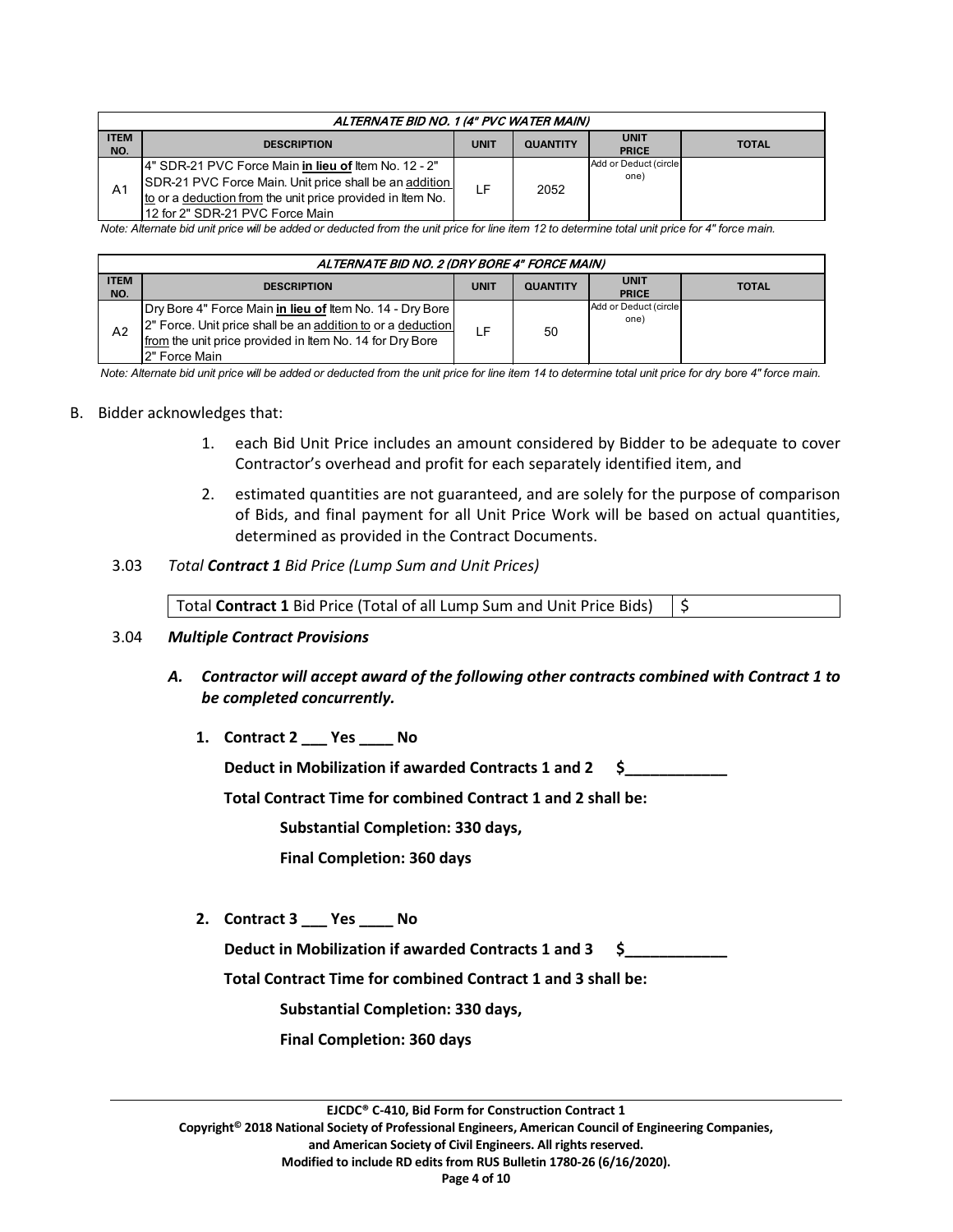**3. Contract 2 and 3 \_\_\_ Yes \_\_\_\_ No Deduct in Mobilization if awarded Contracts 1, 2 and 3 \$\_\_\_\_\_\_\_\_\_\_\_\_ Total Contract Time for combined Contract 1, 2 and 3 shall be: Substantial Completion: 365 days, Final Completion: 395 days**

#### **ARTICLE 4—BASIS OF BID—COST-PLUS FEE**

- 4.01 The Contract Price will be the Cost of the Work, determined as provided in Paragraph 13.01 of the General Conditions, together with the following fee, and subject to the Guaranteed Maximum Price.
- 4.02 *Contractor's Fee*
	- A. Contractor's fee will be **[number]** percent of the Cost of the Work. No fee will be payable on the basis of costs itemized as excluded in Paragraph 13.01.C of the General Conditions.
		- 1. The maximum amount payable by Owner as a percentage fee (Guaranteed Maximum Fee) will not exceed \$**[insert cap amount]**, subject to increases or decreases for changes in the Work.
	- B. Contractor's fee will be determined by applying the following percentages to the various portions of the Cost of the Work as defined in Article 13 of the General Conditions. No fee will be payable on the basis of costs itemized as excluded in Paragraph 13.01.C of the General Conditions:

| Cacte<br>aus es                                                         | Darrant |
|-------------------------------------------------------------------------|---------|
| Payroll costs (See Paragraph 13.01.B.1, General Conditions)             |         |
| Materials and Installed Equipment cost (GC-13.01.B.2)                   |         |
| Amounts to be paid to Subcontractors (GC-13.01.B.3)                     |         |
| Amount to be paid to special consultants (GC-13.01.B.4)                 |         |
| <u>Other costs (CC-12 01 R 5)</u><br><del>101 00313 100 13.01.D.J</del> |         |

- 1. The maximum amount payable by Owner as a percentage fee (Guaranteed Maximum Fee) will not exceed \$**[insert cap amount]**, subject to increases or decreases for changes in the Work.
- C. Contractor's fee will be the fixed sum of \$**[number]**.

## 4.03 *Guaranteed Maximum Price*

A. The Guaranteed Maximum Price to Owner of the Cost of the Work including Contractor's Fee will not exceed \$**[Bidder fill in GMP]**.

# **Deleted**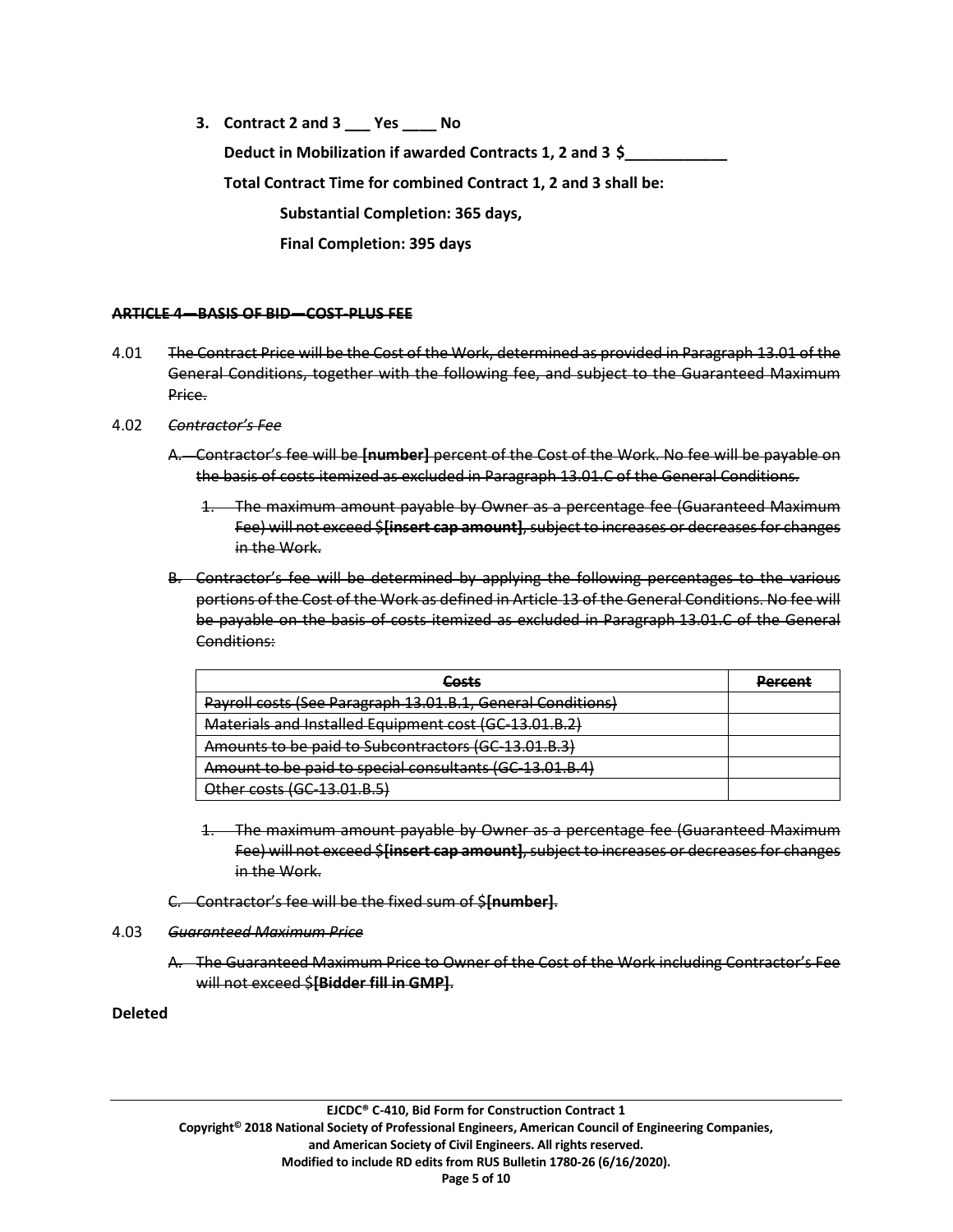#### **ARTICLE 5—PRICE-PLUS-TIME BID**

#### 5.01 *Price-Plus-Time Contract Award (Stipulated Price Contract)*

A. The Bidder to which an award of the Contract will be made will be determined in part on the basis of the Total Bid Price and the total number of calendar days to substantially complete the Work, in accordance with the following:

|                | <b>Description</b>                                |                | <b>Amount</b>    |
|----------------|---------------------------------------------------|----------------|------------------|
| $\overline{ }$ | 1. Total Bid Price                                |                | <b>S[number]</b> |
|                | 2. Total number of calendar days to substantially | [number] days  |                  |
|                | complete the Work                                 |                |                  |
|                | 3. Liquidated Damages Rate (from Agreement)       | \$[number]/day |                  |
| D              | 4. Adjustment Amount (2 x 3)                      |                | \$[number]       |
| $A + B$        | 5. Amount for Comparison of Bids                  |                | \$[number]       |

- B. The purpose of the process in the table above is only to calculate the lowest price-plus-time (A+B) bid amount for bid comparison purposes. The price for completion of the Work (the Contract Price) is the Total Bid Price.
- C. Bonds required under Paragraph 6.01 of the General Conditions will be based on the Contract Price.
- 5.02 *Price-Plus-Time Contract Award (Cost Plus Fee with Guaranteed Maximum Price Contract)*
	- A. The Bidder to which an award of Contract will be made will be determined in part on the basis of the Guaranteed Maximum Price and the total number of calendar days to substantially complete the Work, in accordance with the following:

|                | <b>Description</b>                                |                | <b>Amount</b>   |
|----------------|---------------------------------------------------|----------------|-----------------|
| $\overline{ }$ | 1. Guaranteed Maximum Price                       |                | <b>Sfnumber</b> |
|                | 2. Total number of calendar days to substantially | [number] days  |                 |
|                | complete the Work                                 |                |                 |
|                | 3. Liquidated Damages Rate (from Agreement)       | \$[number]/day |                 |
| D<br>. .       | 4. Adjustment Amount (2 x 3)                      |                | \$[number]      |
| A+B            | 5. Amount for Comparison of Bids                  |                | \$[number]      |

- B. The purpose of the process in the table above is only to calculate the lowest price-plus-time (A+B) bid amount for bid comparison purposes. The price for completion of the Work (the Contract Price) is based on the cost of the Work, plus a fee, subject to a guaranteed maximum price, as set forth in the Agreement.
- C. Bonds required under Paragraph 6.01 of the General Conditions will be based on the Contract Price.

# **Deleted**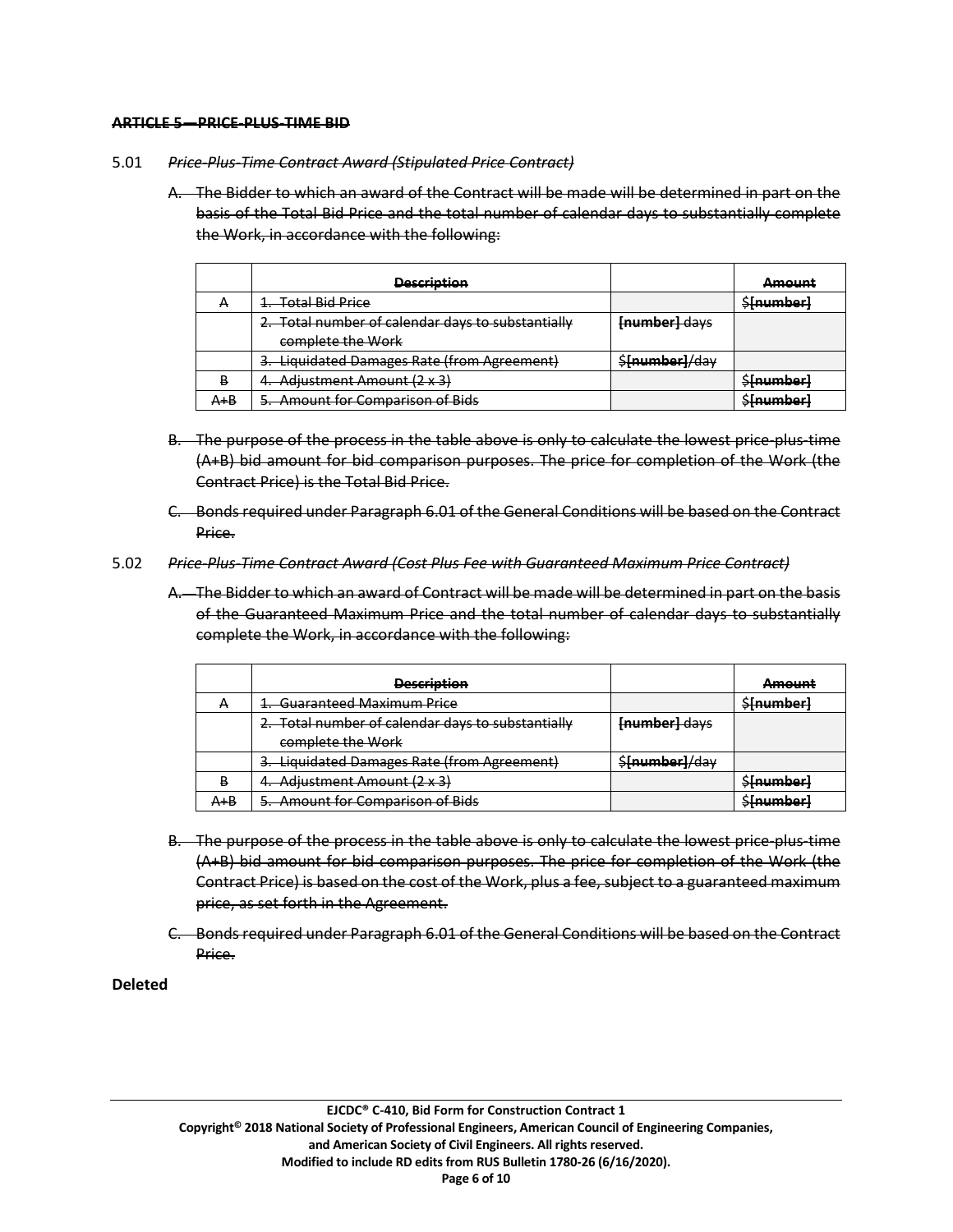# **ARTICLE 6—TIME OF COMPLETION**

- 6.01 Bidder agrees that the Work will be substantially complete and will be completed and ready for final payment in accordance with Paragraph 15.06 of the General Conditions on or before the dates or within the number of calendar days indicated in the Agreement.
- 6.02 Bidder agrees that the Work will be substantially complete on or before **[Bidder inserts date]**, and will be completed and ready for final payment in accordance with Paragraph 15.06 of the General Conditions on or before **[Bidder inserts date]**.

**Deleted**

6.03 Bidder agrees that the Work will be substantially complete within **[Bidder inserts number]** calendar days after the date when the Contract Times commence to run as provided in Paragraph 4.01 of the General Conditions, and will be completed and ready for final payment in accordance with Paragraph 15.06 of the General Conditions within **[Bidder inserts number]** calendar days after the date when the Contract Times commence to run.

**Deleted**

6.04 Bidder accepts the provisions of the Agreement as to liquidated damages.

# **ARTICLE 7—BIDDER'S ACKNOWLEDGEMENTS: ACCEPTANCE PERIOD, INSTRUCTIONS, AND RECEIPT OF ADDENDA**

- 7.01 *Bid Acceptance Period*
	- A. This Bid will remain subject to acceptance for 90 days after the Bid opening, or for such longer period of time that Bidder may agree to in writing upon request of Owner.
- 7.02 *Instructions to Bidders*
	- A. Bidder accepts all of the terms and conditions of the Instructions to Bidders, including without limitation those dealing with the disposition of Bid security.
- 7.03 *Receipt of Addenda*
	- A. Bidder hereby acknowledges receipt of the following Addenda: **[Add rows as needed. Bidder is to complete table.]**

| <b>Addendum Number</b> | <b>Addendum Date</b> |
|------------------------|----------------------|
|                        |                      |
|                        |                      |
|                        |                      |

## **ARTICLE 8—BIDDER'S REPRESENTATIONS AND CERTIFICATIONS**

- 8.01 *Bidder's Representations*
	- A. In submitting this Bid, Bidder represents the following:
		- 1. Bidder has examined and carefully studied the Bidding Documents, including Addenda.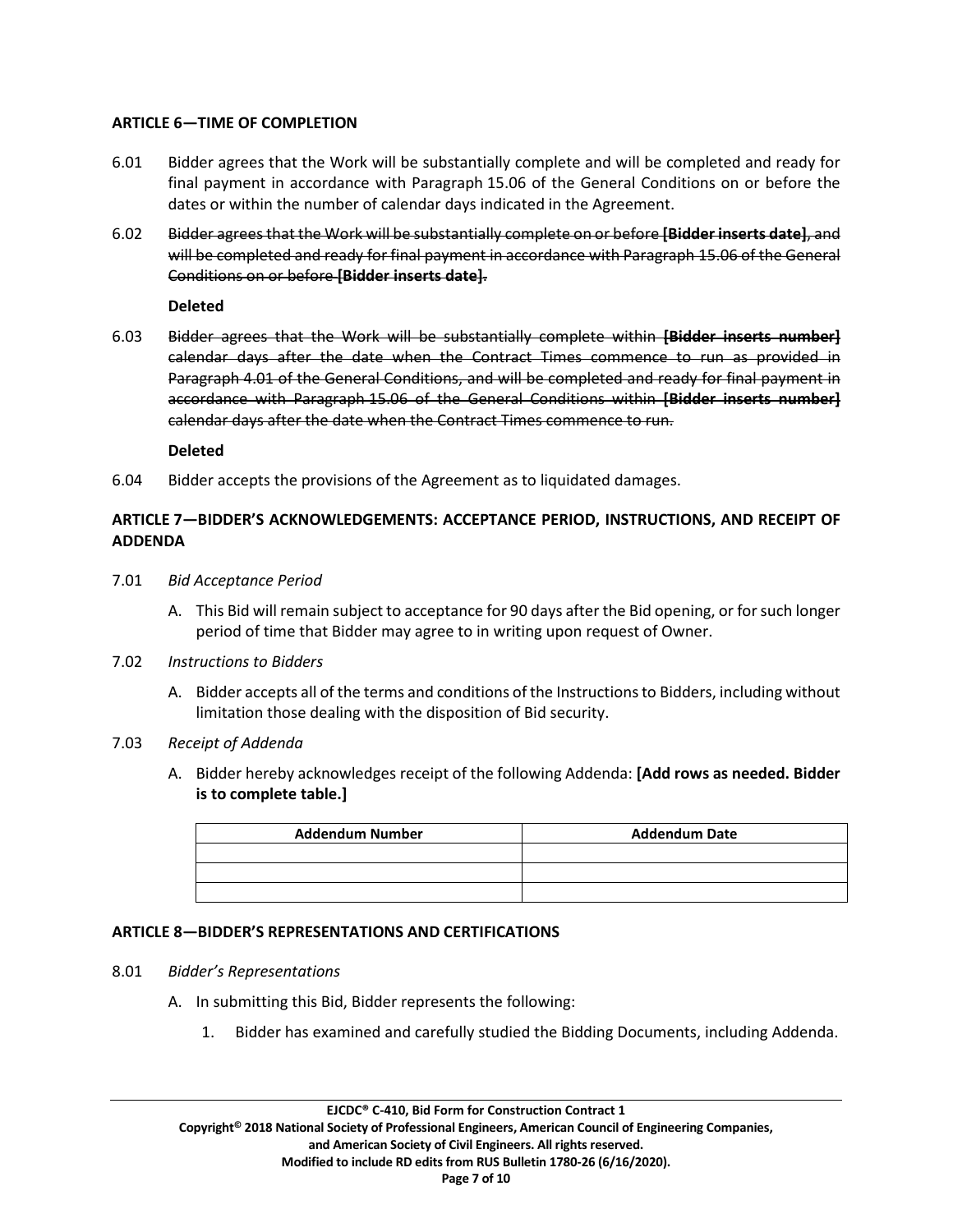- 2. Bidder has visited the Site, conducted a thorough visual examination of the Site and adjacent areas, and become familiar with the general, local, and Site conditions that may affect cost, progress, and performance of the Work.
- 3. Bidder is familiar with all Laws and Regulations that may affect cost, progress, and performance of the Work**, including all American Iron and Steel requirements.**
- 4. Bidder has carefully studied the reports of explorations and tests of subsurface conditions at or adjacent to the Site and the drawings of physical conditions relating to existing surface or subsurface structures at the Site that have been identified in the Supplementary Conditions, with respect to the Technical Data in such reports and drawings.
- 5. Bidder has carefully studied the reports and drawings relating to Hazardous Environmental Conditions, if any, at or adjacent to the Site that have been identified in the Supplementary Conditions, with respect to Technical Data in such reports and drawings.
- 6. Bidder has considered the information known to Bidder itself; information commonly known to contractors doing business in the locality of the Site; information and observations obtained from visits to the Site; the Bidding Documents; and the Technical Data identified in the Supplementary Conditions or by definition, with respect to the effect of such information, observations, and Technical Data on (a) the cost, progress, and performance of the Work; (b) the means, methods, techniques, sequences, and procedures of construction to be employed by Bidder, if selected as Contractor; and (c) Bidder's (Contractor's) safety precautions and programs.
- 7. Based on the information and observations referred to in the preceding paragraph, Bidder agrees that no further examinations, investigations, explorations, tests, studies, or data are necessary for the performance of the Work at the Contract Price, within the Contract Times, and in accordance with the other terms and conditions of the Contract.
- 8. Bidder is aware of the general nature of work to be performed by Owner and others at the Site that relates to the Work as indicated in the Bidding Documents.
- 9. Bidder has given Engineer written notice of all conflicts, errors, ambiguities, or discrepancies that Bidder has discovered in the Bidding Documents, and of discrepancies between Site conditions and the Contract Documents, and the written resolution thereof by Engineer is acceptable to Contractor.
- 10. The Bidding Documents are generally sufficient to indicate and convey understanding of all terms and conditions for performance and furnishing of the Work.
- 11. The submission of this Bid constitutes an incontrovertible representation by Bidder that without exception the Bid and all prices in the Bid are premised upon performing and furnishing the Work required by the Bidding Documents.

## 8.02 *Bidder's Certifications*

A. The Bidder certifies the following: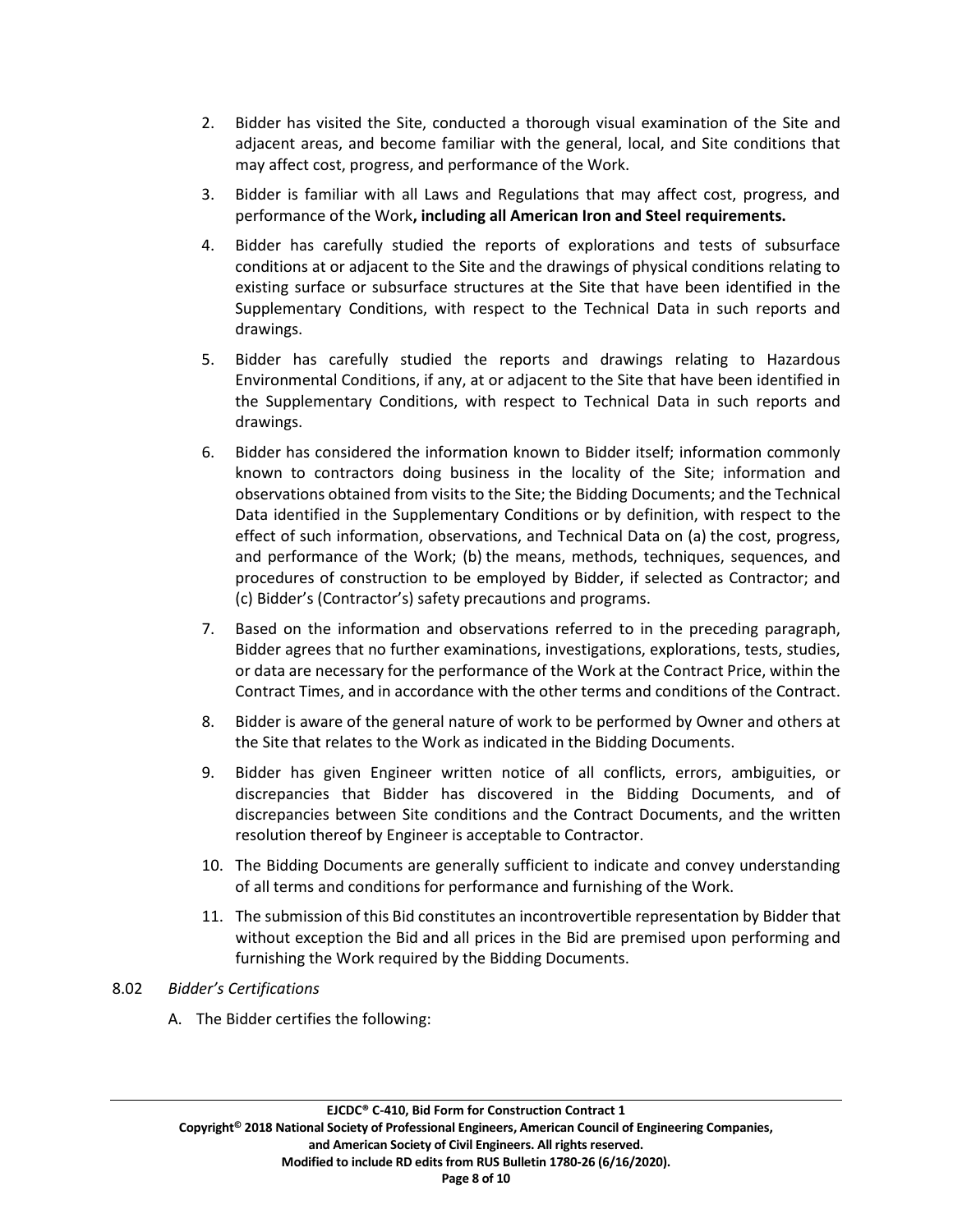- 1. This Bid is genuine and not made in the interest of or on behalf of any undisclosed individual or entity and is not submitted in conformity with any collusive agreement or rules of any group, association, organization, or corporation.
- 2. Bidder has not directly or indirectly induced or solicited any other Bidder to submit a false or sham Bid.
- 3. Bidder has not solicited or induced any individual or entity to refrain from bidding.
- 4. Bidder has not engaged in corrupt, fraudulent, collusive, or coercive practices in competing for the Contract. For the purposes of this Paragraph 8.02.A:
	- a. Corrupt practice meansthe offering, giving, receiving, or soliciting of anything of value likely to influence the action of a public official in the bidding process.
	- b. Fraudulent practice means an intentional misrepresentation of facts made (a) to influence the bidding process to the detriment of Owner, (b) to establish bid prices at artificial non-competitive levels, or (c) to deprive Owner of the benefits of free and open competition.
	- c. Collusive practice means a scheme or arrangement between two or more Bidders, with or without the knowledge of Owner, a purpose of which is to establish bid prices at artificial, non-competitive levels.
	- d. Coercive practice means harming or threatening to harm, directly or indirectly, persons or their property to influence their participation in the bidding process or affect the execution of the Contract.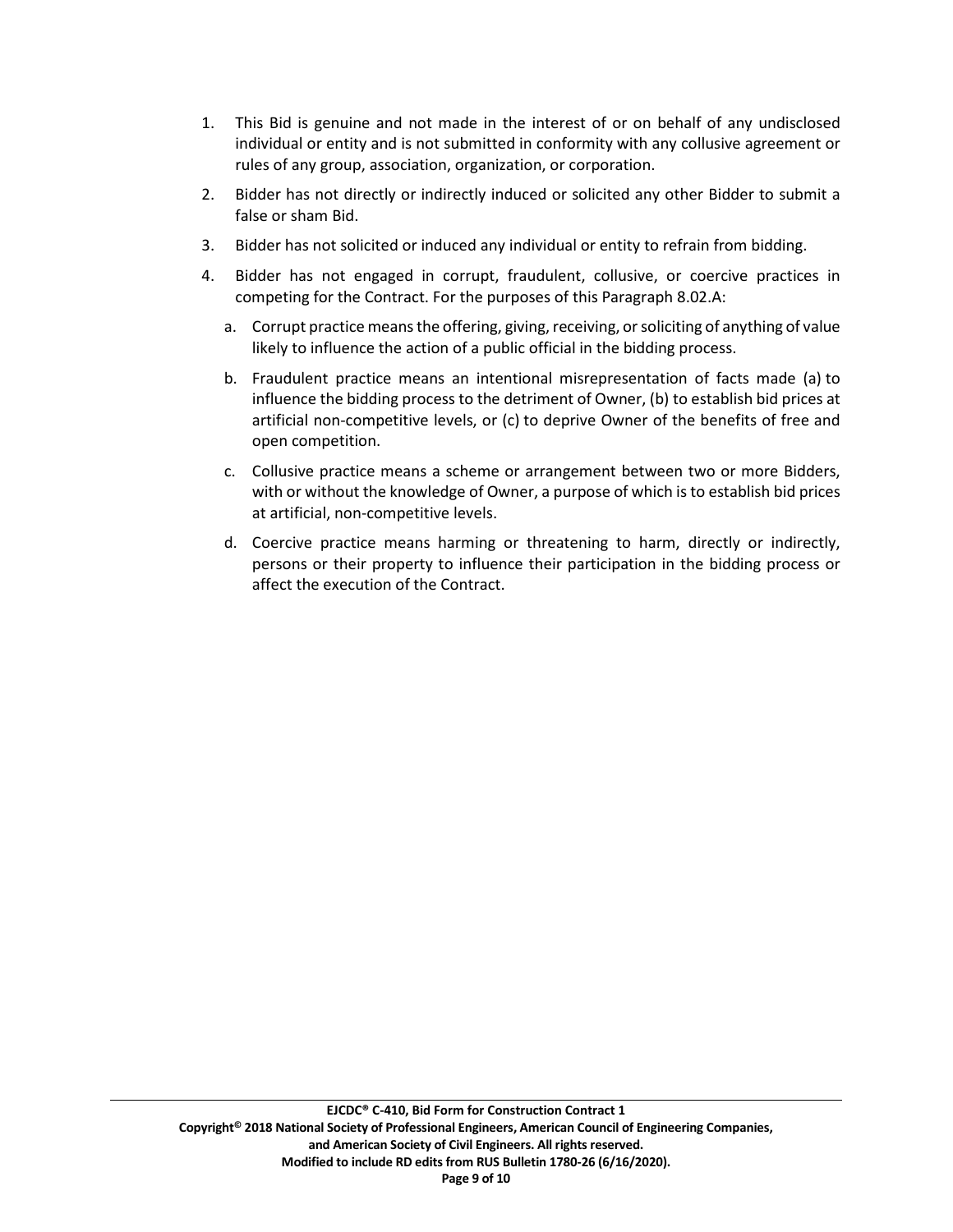BIDDER hereby submits this Bid as set forth above:

Bidder:

|                          | (typed or printed name of organization)                                                              |
|--------------------------|------------------------------------------------------------------------------------------------------|
| By:                      |                                                                                                      |
|                          | (individual's signature)                                                                             |
| Name:                    | (typed or printed)                                                                                   |
| Title:                   |                                                                                                      |
|                          | (typed or printed)                                                                                   |
| Date:                    |                                                                                                      |
|                          | (typed or printed)                                                                                   |
|                          | If Bidder is a corporation, a partnership, or a joint venture, attach evidence of authority to sign. |
| Attest:                  |                                                                                                      |
|                          | (individual's signature)                                                                             |
| Name:                    | (typed or printed)                                                                                   |
| Title:                   |                                                                                                      |
|                          | (typed or printed)                                                                                   |
| Date:                    |                                                                                                      |
|                          | (typed or printed)                                                                                   |
|                          | Address for giving notices:                                                                          |
|                          |                                                                                                      |
|                          |                                                                                                      |
| <b>Bidder's Contact:</b> |                                                                                                      |
| Name:                    |                                                                                                      |
|                          | (typed or printed)                                                                                   |
| Title:                   |                                                                                                      |
|                          | (typed or printed)                                                                                   |
| Phone:                   |                                                                                                      |
| Email:                   |                                                                                                      |
| Address:                 |                                                                                                      |
|                          |                                                                                                      |
|                          |                                                                                                      |
|                          | Bidder's Contractor License No.: (if applicable)                                                     |
|                          |                                                                                                      |
|                          |                                                                                                      |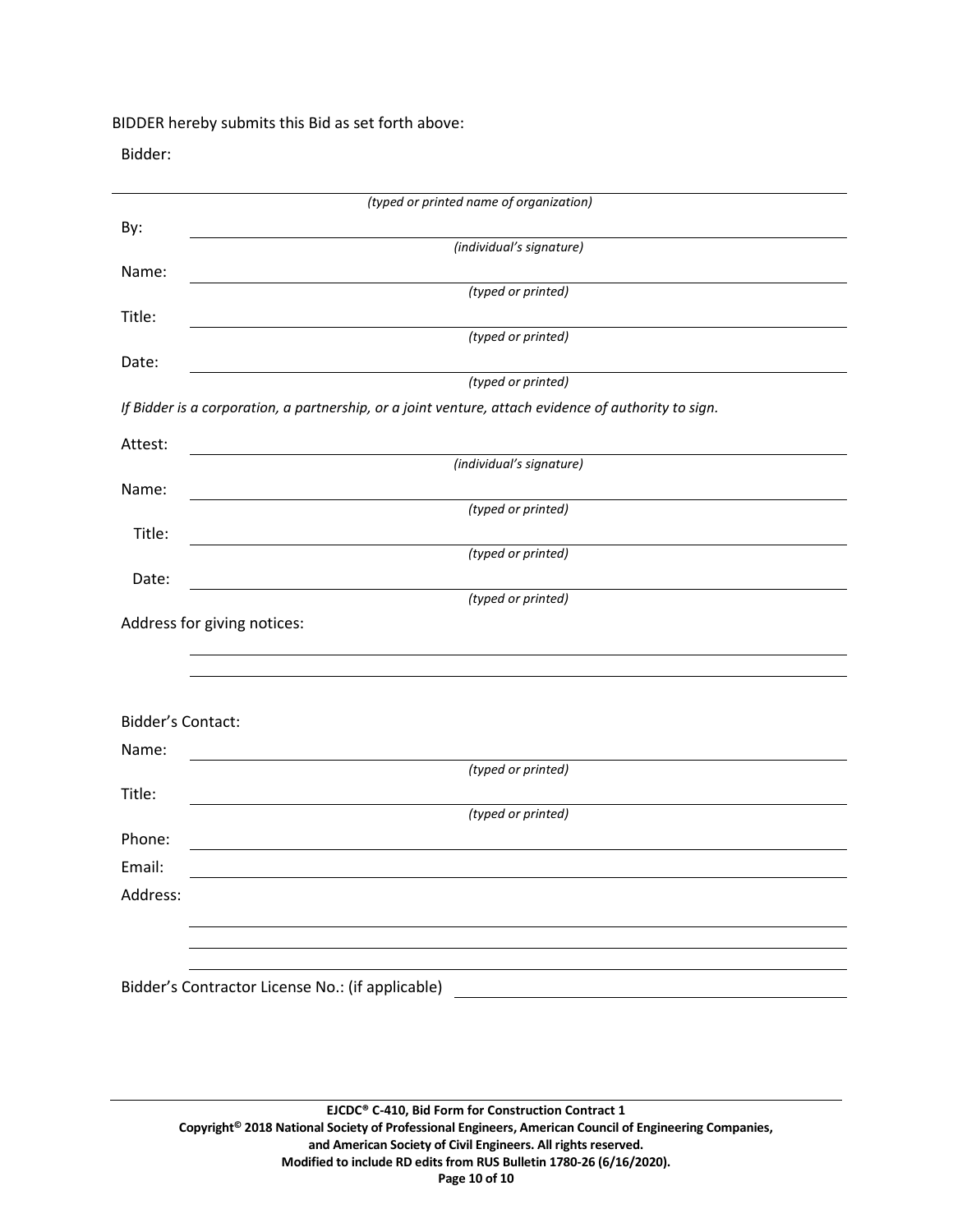# **BID FORM FOR**

# **CONSTRUCTION CONTRACT 2**

The terms used in this Bid with initial capital letters have the meanings stated in the Instructions to Bidders, the General Conditions, and the Supplementary Conditions.

#### **ARTICLE 1—OWNER AND BIDDER**

1.01 This Bid is submitted to:

**County of Moore**

**206 South Ray Street**

**Carthage, North Carolina 28327**

1.02 The undersigned Bidder proposes and agrees, if this Bid is accepted, to enter into an Agreement with Owner in the form included in the Bidding Documents to perform all Work as specified or indicated in the Bidding Documents for the prices and within the times indicated in this Bid and in accordance with the other terms and conditions of the Bidding Documents.

## **ARTICLE 2—ATTACHMENTS TO THIS BID**

- 2.01 The following documents are submitted with and made a condition of this Bid:
	- A. Required Bid security;
	- B. List of Proposed Subcontractors;
	- C. List of Proposed Suppliers;
	- D. Evidence of authority to do business in the state of the Project; or a written covenant to obtain such authority within the time for acceptance of Bids;
	- E. Contractor's license number as evidence of Bidder's State Contractor's License or a covenant by Bidder to obtain said license within the time for acceptance of Bids;
	- F. Required Bidder Qualification Statement with supporting data; and

#### **G. [List other documents and edit above as pertinent].**

- **G. If Bid amount exceeds \$10,000, signed Compliance Statement (RD 400-6). Refer to specific equal opportunity requirements set forth in the Supplemental General Conditions;**
- **H. If Bid amount exceeds \$25,000, signed Certification Regarding Debarment, Suspension, Ineligibility and Voluntary Exclusion - Lower Tier Covered Transactions (AD-1048);**
- **I. If Bid amount exceeds \$100,000, signed RD Instruction 1940-Q, Exhibit A-1, Certification for Contracts, Grants, and Loans.**
- **J. [List other documents and edit above as pertinent].**
- **K. E-Verify**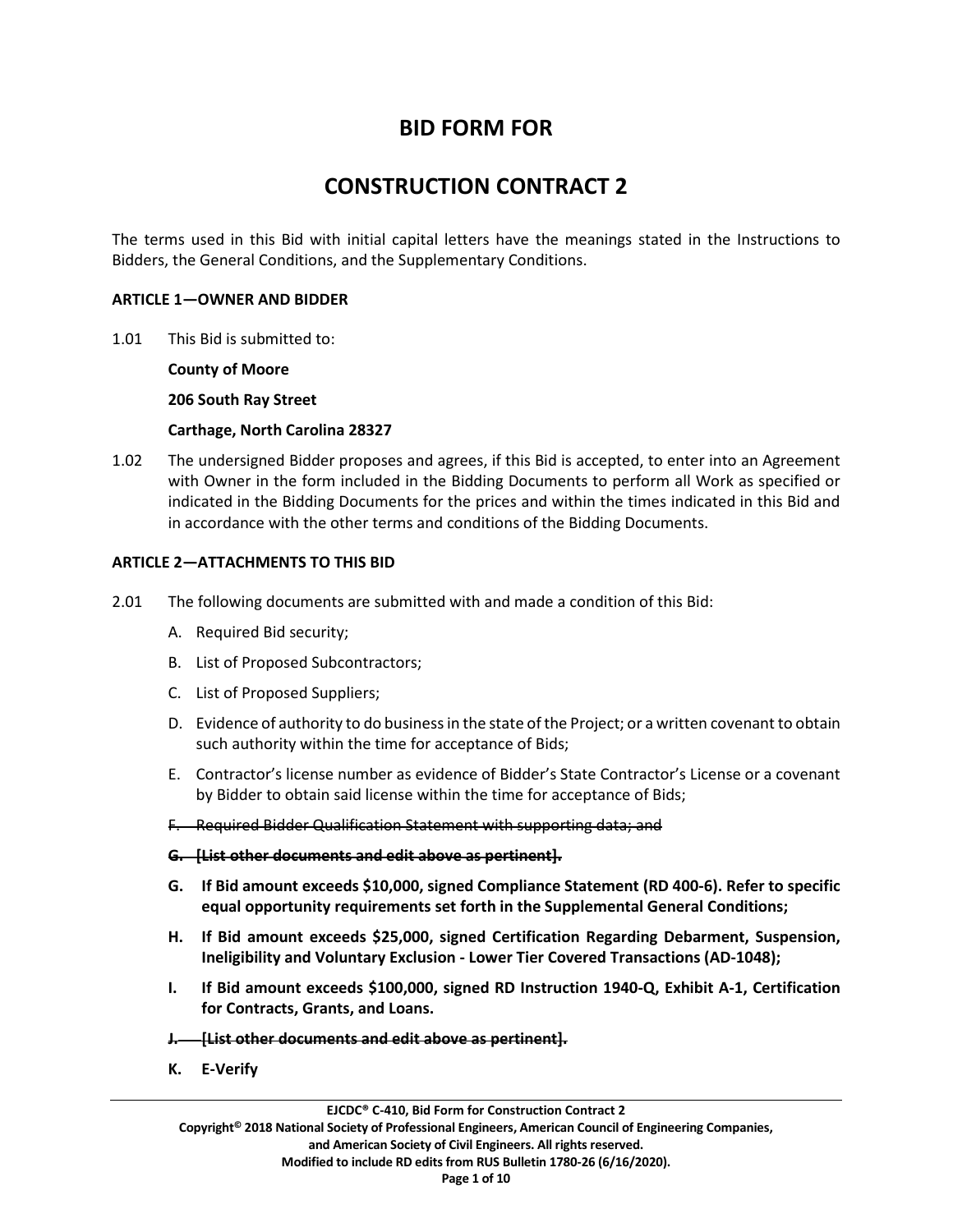- **L. Minority Participation Certification**
- **M. Non-collusion Affidavit**

#### **ARTICLE 3—BASIS OF BID—LUMP SUM BID AND UNIT PRICES**

#### 3.01 *Lump Sum Bids*

- A. Bidder will complete the Work in accordance with the Contract Documents for the following lump sum (stipulated) price(s), together with any Unit Prices indicated in Paragraph 3.02:
	- 1. Lump Sum Price (Single Lump Sum)

| -<br>$\cdots$<br>.<br>Dirl<br>Drice<br><del>cumo sum piu rince</del> |  |
|----------------------------------------------------------------------|--|

2. Lump Sum Price (Base Bid and Alternates)

| Lumn Sum Rid Price for Rase Rid<br><del>cump sum più rmcc ioi pasc più</del>     |  |
|----------------------------------------------------------------------------------|--|
| Alternate A <b>[Add]</b> [Deduct]<br><del>Alternate A <b>provi rocuuci</b></del> |  |
| <b>Subordl [bbAll Doduct]</b><br><b><i><u>MICHING DIMALIBERACIE</u></i></b>      |  |

3. Lump Sum Price (Sectional Lump Sum Bids)

| Lumn Sum Rid Drice for Section Lonly<br><del>cump sum biu rince ior secuon i omy</del>             |  |
|----------------------------------------------------------------------------------------------------|--|
| Lump Sum Bid Price for Section II only                                                             |  |
| <b>Lumn Sum Rid Drice for Section Land IL</b><br><del>cump sum plu rince for section ranu in</del> |  |

B. All specified cash allowance(s) are included in the price(s) set forth below, and have been computed in accordance with Paragraph 13.02 of the General Conditions.

| Lumn Sum for Cach Allowance 1<br><del>cump sunn ior cash Allowance 1</del>                         |  |
|----------------------------------------------------------------------------------------------------|--|
| Lumn Sum for Cach Allowance 2<br><del>camp sunnor cash Anowance z</del>                            |  |
| Lumn Sum for Cach Allowance 2<br><del>cump sum for cash Allowance s</del>                          |  |
| Total for all Lumn Sum for Cash Allowances<br><del>rotarior an camp sant für Cash Allowances</del> |  |

C. All specified contingency allowances are included in the price(s) set forth below, and have been computed in accordance with Paragraph 13.02 of the General Conditions.

| Lump Sum Contingency Allowance 1                     |  |
|------------------------------------------------------|--|
| Lump Sum Contingency Allowance 2                     |  |
| Lump Sum Contingency Allowance 3                     |  |
| <b>Total for all Lump Sum Contingency Allowances</b> |  |

## 3.02 *Unit Price Bids*

A. Bidder will perform the following Work at the indicated unit prices: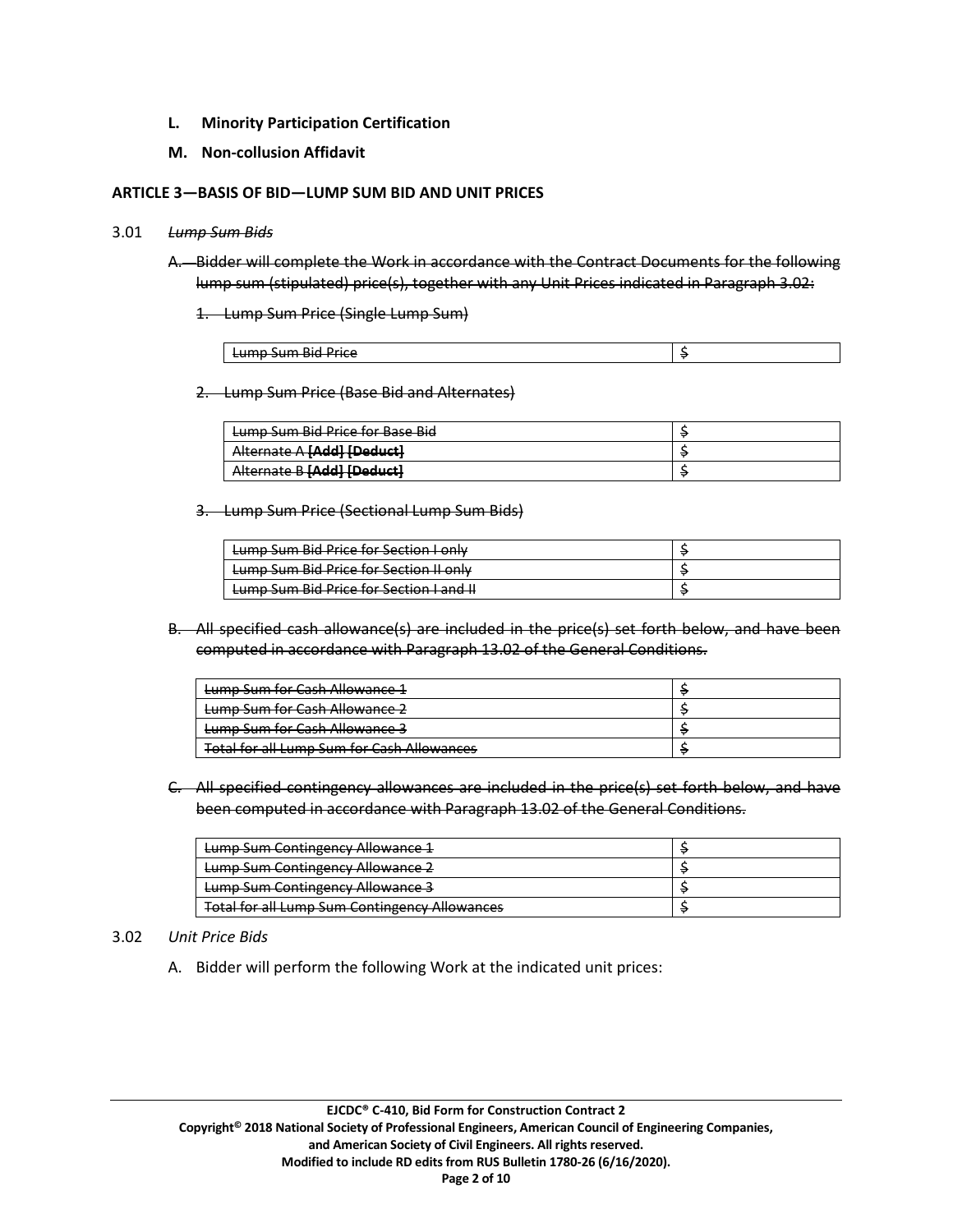| <b>MOORE COUNTY, NORTH CAROLINA</b> |                                                                                             |             |                                     |                                 |                   |  |  |
|-------------------------------------|---------------------------------------------------------------------------------------------|-------------|-------------------------------------|---------------------------------|-------------------|--|--|
| <b>ITEM</b><br>NO.                  | <b>DESCRIPTION</b>                                                                          | <b>UNIT</b> | <b>ESTIMATED</b><br><b>QUANTITY</b> | <b>BID UNIT</b><br><b>PRICE</b> | <b>BID AMOUNT</b> |  |  |
| <b>CONTRACT 2</b>                   |                                                                                             |             |                                     |                                 |                   |  |  |
| 1.                                  | Mobilization (Maximum 3% of Total Construction)                                             | LS          | $\mathbf{1}$                        |                                 |                   |  |  |
| 2A.                                 | 8" SDR 26 PVC Sewer Line Installation                                                       | LF          | 6,073                               |                                 |                   |  |  |
| 2Β                                  | 8" SDR 26 PVC Sewer Line Pipe Material Allowance                                            | LF          | 6,073                               | \$20.00                         | \$121,460         |  |  |
| 3.                                  | 8" DIP Class 350 Sewer Line                                                                 | LF          | 1,118                               |                                 |                   |  |  |
| 4.                                  | 4' Diameter Precast Manhole, 0'-8' Depth                                                    | EA          | 19                                  |                                 |                   |  |  |
| 5.                                  | 4' Diameter Precast Manhole, 8'-12' Depth                                                   | EA          | $\overline{4}$                      |                                 |                   |  |  |
| 6.                                  | 5' Diameter Precast Manhole, 8'-12' Depth                                                   | EA          | $\mathbf{1}$                        |                                 |                   |  |  |
| 7.                                  | 5' Diameter Precast Manhole, 12' + Depth                                                    | EA          | 8                                   |                                 |                   |  |  |
| 8.                                  | Inside Drop Manhole Connection                                                              | EA          | $\overline{2}$                      |                                 |                   |  |  |
| 9.                                  | <b>NOT USED</b>                                                                             |             |                                     |                                 |                   |  |  |
| 10.                                 | Add Watertight Lid on 4' Dia. Manhole                                                       | EA          | $\overline{2}$                      |                                 |                   |  |  |
| 11.                                 | 18-inch Steel Encasement Pipe by Bore and Jack with 8"<br>DIP Carrier Pipe, Secondary Roads | LF          | 100                                 |                                 |                   |  |  |
| 12.                                 | NOT USED                                                                                    |             |                                     | $\blacksquare$                  |                   |  |  |
| 13.                                 | 6" DR 18 C-900 PVC Force Main                                                               | LF          | 3,315                               |                                 |                   |  |  |
| 14.                                 | <b>NOT USED</b>                                                                             |             |                                     | $\qquad \qquad \blacksquare$    |                   |  |  |
| 15.                                 | 6" DR 9 HDPE by Horizontal Directional Drill                                                | LF          | 403                                 |                                 |                   |  |  |
| 16.                                 | <b>Connect to Existing Manhole</b>                                                          | EA          | $\mathbf{1}$                        |                                 |                   |  |  |
| 17.                                 | Sewer Tap with Wye and Cleanout                                                             | EA          | 33                                  |                                 |                   |  |  |
| 18.                                 | 4" PVC Service Lateral by Open Cut                                                          | LF          | 1,600                               |                                 |                   |  |  |
| 19.                                 | 4" PVC Service Lateral by Bore                                                              | LF          | 2,050                               |                                 |                   |  |  |
| 20.                                 | Ductile Iron Fittings                                                                       | LВ          | 1,000                               |                                 |                   |  |  |
| 21.                                 | 6" Plug Valve                                                                               | EA          | 2                                   |                                 |                   |  |  |
| 22.                                 | Air Release Valve                                                                           | EA          | 2                                   |                                 |                   |  |  |
| 23.                                 | 2" Asphalt Overlay                                                                          | SY          | 400                                 |                                 |                   |  |  |
| 24.                                 | Asphalt Road Repair                                                                         | LF          | 700                                 |                                 |                   |  |  |
| 25.                                 | Asphalt Drive Repair                                                                        | LF          | 55                                  |                                 |                   |  |  |
| 26.                                 | Concrete Drive Repair                                                                       | LF          | 50                                  |                                 |                   |  |  |
| 27.                                 | Gravel Drive Repair                                                                         | LF          | 700                                 |                                 |                   |  |  |
| 28.                                 | Washed Stone Pipe Embedment (wet conditions)                                                | TN          | 75                                  |                                 |                   |  |  |
| 29.                                 | Select Backfill                                                                             | CY          | 100                                 |                                 |                   |  |  |
| 30.                                 | Silt Fence                                                                                  | LF          | 4,800                               |                                 |                   |  |  |
| 31.                                 | Rip Rap Check Dams                                                                          | EA          | 11                                  |                                 |                   |  |  |
| 32.                                 | <b>Coir Fiber Wattles</b>                                                                   | LF          | 500                                 |                                 |                   |  |  |
| 33.                                 | <b>Temporary Ditch Liner</b>                                                                | SY          | 800                                 |                                 |                   |  |  |
| 34.                                 | Pipe and Catch Basin Inlet Protection                                                       | EA          | 17                                  |                                 |                   |  |  |
| 35.                                 | <b>Outlet Protection</b>                                                                    | EA          | 12                                  |                                 |                   |  |  |
| 36.                                 | <b>Traffic Control</b>                                                                      | LS          | 1                                   |                                 |                   |  |  |
|                                     | <b>TOTAL OF CONTRACT 2 UNIT PRICE BID ITEMS</b>                                             |             |                                     |                                 | \$                |  |  |

**CONTRACT 2 BID SCHEDULE**

#### **(WRITE OUT CONTRACT 2 TOTAL BID PRICE IN WORDS)**

**EJCDC® C-410, Bid Form for Construction Contract 2** 

**Copyright© 2018 National Society of Professional Engineers, American Council of Engineering Companies,**

**and American Society of Civil Engineers. All rights reserved.** 

**Modified to include RD edits from RUS Bulletin 1780-26 (6/16/2020).**

**Page 3 of 10**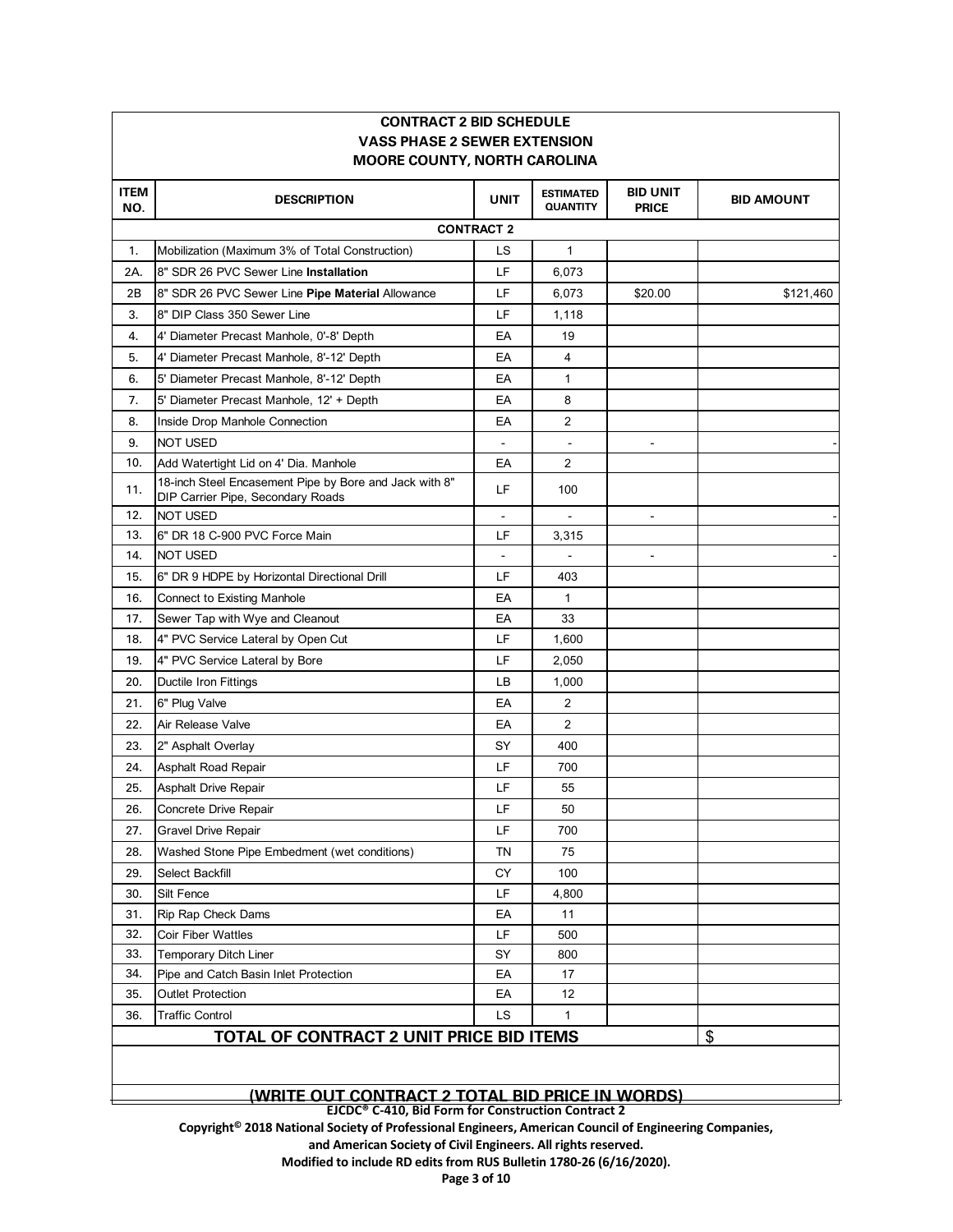- B. Bidder acknowledges that:
	- 1. each Bid Unit Price includes an amount considered by Bidder to be adequate to cover Contractor's overhead and profit for each separately identified item, and
	- 2. estimated quantities are not guaranteed, and are solely for the purpose of comparison of Bids, and final payment for all Unit Price Work will be based on actual quantities, determined as provided in the Contract Documents.
- 3.03 *Total Contract 2 Bid Price (Lump Sum and Unit Prices)*

Total **Contract 2** Bid Price (Total of all Lump Sum and Unit Price Bids)  $\frac{1}{5}$ 

## 3.04 *Multiple Contract Provisions*

- *A. Contractor will accept award of the following other contracts combined with Contract 2 to be completed concurrently.*
	- **1. Contract 1 \_\_\_ Yes \_\_\_\_ No**

**Deduct in Mobilization if awarded Contracts 1 and 2 \$\_\_\_\_\_\_\_\_\_\_\_\_**

**Total Contract Time for combined Contract 1 and 2 shall be:** 

**Substantial Completion: 330 days,** 

**Final Completion: 360 days**

**2. Contract 3 \_\_\_ Yes \_\_\_\_ No**

**Deduct in Mobilization if awarded Contracts 2 and 3 \$\_\_\_\_\_\_\_\_\_\_\_\_**

**Total Contract Time for combined Contract 2 and 3 shall be:** 

**Substantial Completion: 330 days,** 

**Final Completion: 360 days**

**3. Contract 1 and 3 \_\_\_ Yes \_\_\_\_ No Deduct in Mobilization if awarded Contracts 1, 2 and 3 \$\_\_\_\_\_\_\_\_\_\_\_\_ Total Contract Time for combined Contract 1, 2 and 3 shall be: Substantial Completion: 365 days, Final Completion: 395 days**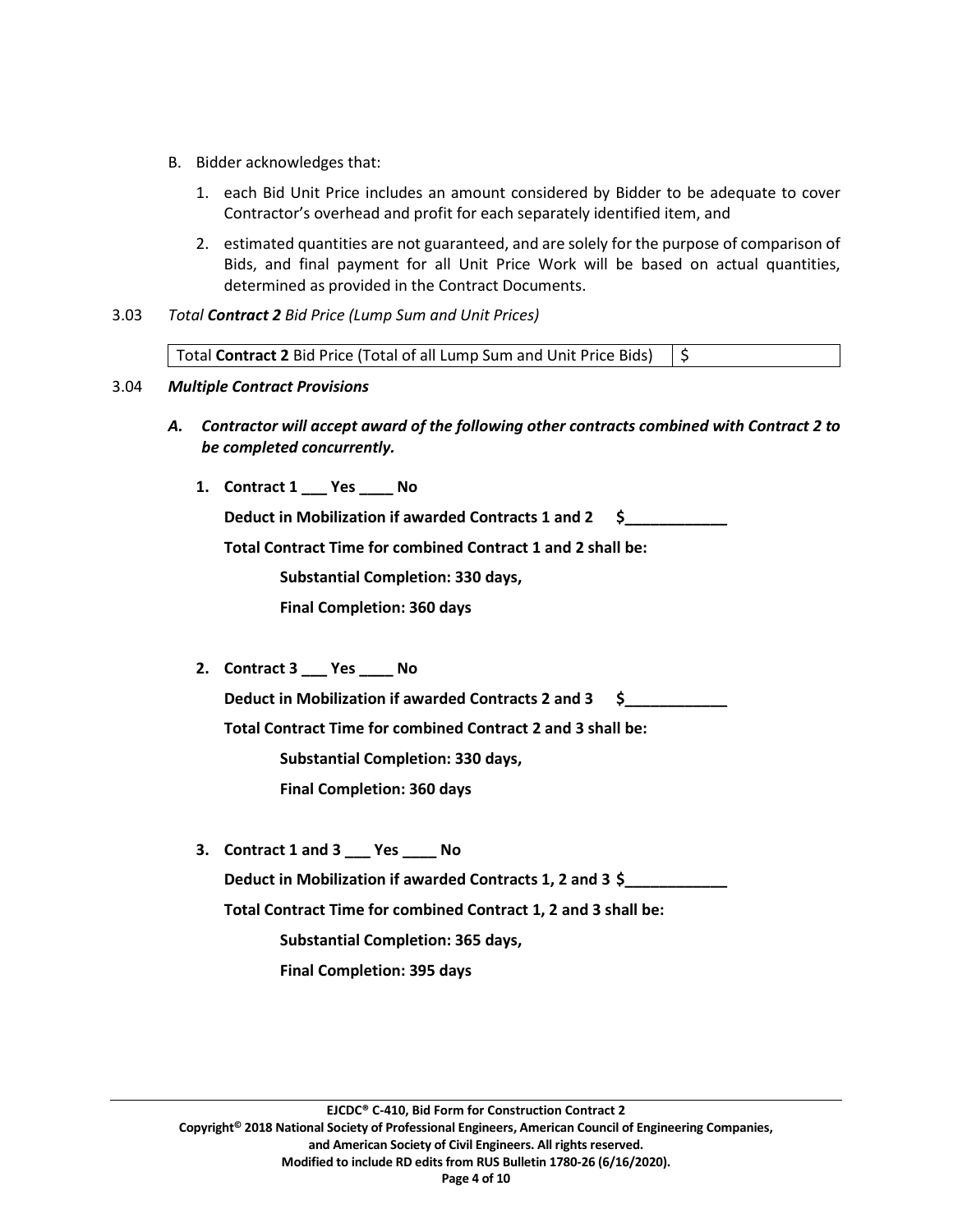#### **ARTICLE 4—BASIS OF BID—COST-PLUS FEE**

- 4.01 The Contract Price will be the Cost of the Work, determined as provided in Paragraph 13.01 of the General Conditions, together with the following fee, and subject to the Guaranteed Maximum Price.
- 4.02 *Contractor's Fee*
	- A. Contractor's fee will be **[number]** percent of the Cost of the Work. No fee will be payable on the basis of costs itemized as excluded in Paragraph 13.01.C of the General Conditions.
		- 1. The maximum amount payable by Owner as a percentage fee (Guaranteed Maximum Fee) will not exceed \$**[insert cap amount]**, subject to increases or decreases for changes in the Work.
	- B. Contractor's fee will be determined by applying the following percentages to the various portions of the Cost of the Work as defined in Article 13 of the General Conditions. No fee will be payable on the basis of costs itemized as excluded in Paragraph 13.01.C of the General Conditions:

| Costs                                                       | Darrant |
|-------------------------------------------------------------|---------|
| Payroll costs (See Paragraph 13.01.B.1, General Conditions) |         |
| Materials and Installed Equipment cost (GC-13.01.B.2)       |         |
| Amounts to be paid to Subcontractors (GC-13.01.B.3)         |         |
| Amount to be paid to special consultants (GC-13.01.B.4)     |         |
| Other costs (GC-13.01.B.5)                                  |         |

- 1. The maximum amount payable by Owner as a percentage fee (Guaranteed Maximum Fee) will not exceed \$**[insert cap amount]**, subject to increases or decreases for changes in the Work.
- C. Contractor's fee will be the fixed sum of \$**[number]**.

#### 4.03 *Guaranteed Maximum Price*

A. The Guaranteed Maximum Price to Owner of the Cost of the Work including Contractor's Fee will not exceed \$**[Bidder fill in GMP]**.

#### **Deleted**

#### **ARTICLE 5—PRICE-PLUS-TIME BID**

- 5.01 *Price-Plus-Time Contract Award (Stipulated Price Contract)*
	- A. The Bidder to which an award of the Contract will be made will be determined in part on the basis of the Total Bid Price and the total number of calendar days to substantially complete the Work, in accordance with the following:

|            | <b>Decerintion</b><br><b>PCJUMPHON</b>           | $A$ mount<br><del>AMOUN</del>      |
|------------|--------------------------------------------------|------------------------------------|
| $\sqrt{ }$ | Total Rid Drice<br><del>1. Total blu rifte</del> | :Inumhari<br><del>Jindiniver</del> |

**EJCDC® C-410, Bid Form for Construction Contract 2 Copyright© 2018 National Society of Professional Engineers, American Council of Engineering Companies, and American Society of Civil Engineers. All rights reserved. Modified to include RD edits from RUS Bulletin 1780-26 (6/16/2020). Page 5 of 10**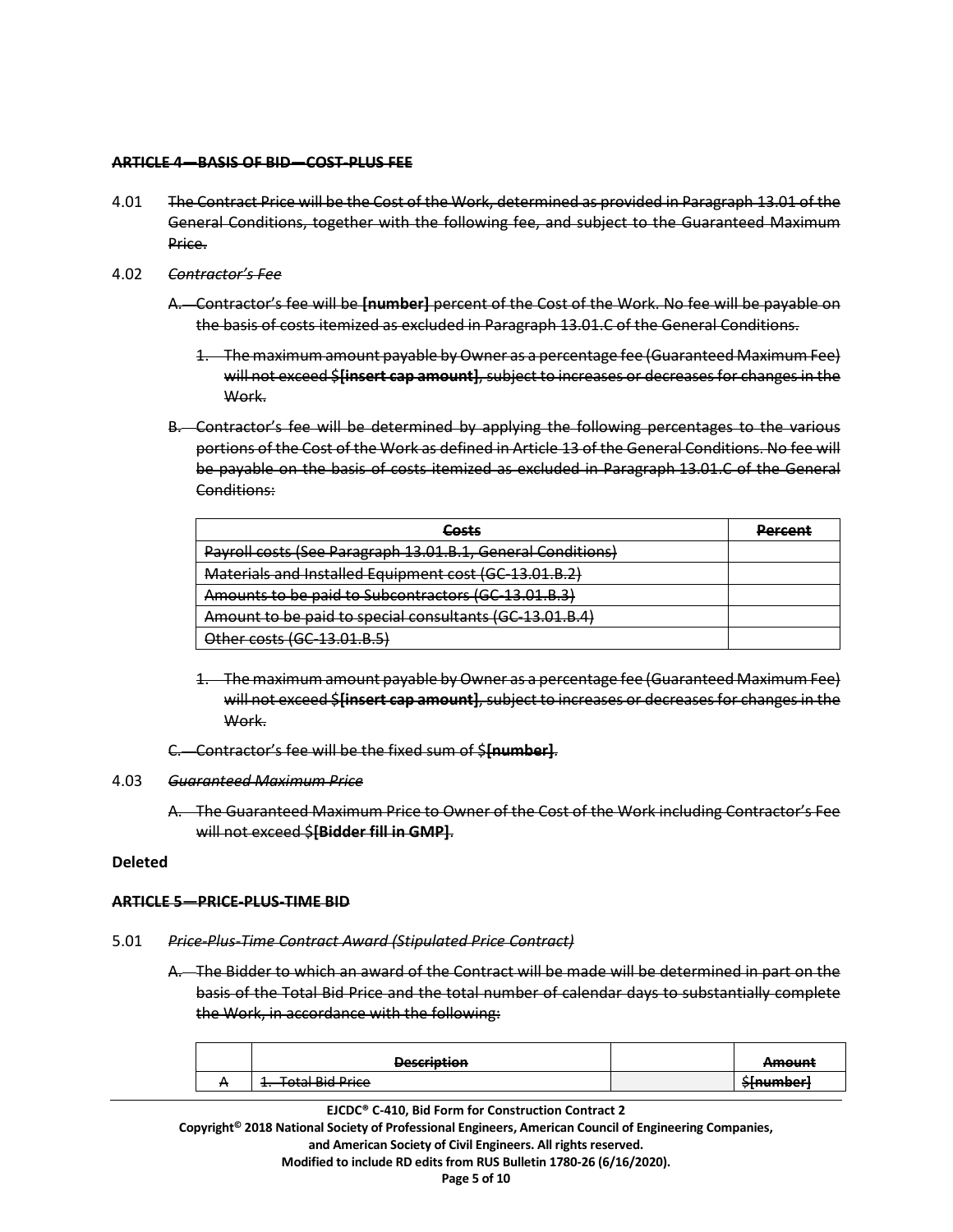|         | 2. Total number of calendar days to substantially<br>complete the Work | [number] days                                 |                                     |
|---------|------------------------------------------------------------------------|-----------------------------------------------|-------------------------------------|
|         | 3. Liquidated Damages Rate (from Agreement)                            | $\frac{1}{2}$<br><del>stuaringer II.aal</del> |                                     |
| В       | 4. Adjustment Amount (2 x 3)                                           |                                               | $C$ [numhar]<br><del>JMMM</del> va  |
| $A + B$ | 5. Amount for Comparison of Bids                                       |                                               | $C$ [numhar]<br><del>Jinamiya</del> |

- B. The purpose of the process in the table above is only to calculate the lowest price-plus-time (A+B) bid amount for bid comparison purposes. The price for completion of the Work (the Contract Price) is the Total Bid Price.
- C. Bonds required under Paragraph 6.01 of the General Conditions will be based on the Contract Price.
- 5.02 *Price-Plus-Time Contract Award (Cost Plus Fee with Guaranteed Maximum Price Contract)*
	- A. The Bidder to which an award of Contract will be made will be determined in part on the basis of the Guaranteed Maximum Price and the total number of calendar days to substantially complete the Work, in accordance with the following:

|     | <b>Description</b>                                |                | Amount           |
|-----|---------------------------------------------------|----------------|------------------|
|     | 1. Guaranteed Maximum Price                       |                | \$[number]       |
|     | 2. Total number of calendar days to substantially | [number] days  |                  |
|     | complete the Work                                 |                |                  |
|     | 3. Liquidated Damages Rate (from Agreement)       | \$fnumber}/day |                  |
|     | 4. Adjustment Amount (2 x 3)                      |                | <b>Sfnumber</b>  |
| A+B | 5. Amount for Comparison of Bids                  |                | <b>Sfnumberl</b> |

- B. The purpose of the process in the table above is only to calculate the lowest price-plus-time (A+B) bid amount for bid comparison purposes. The price for completion of the Work (the Contract Price) is based on the cost of the Work, plus a fee, subject to a guaranteed maximum price, as set forth in the Agreement.
- C. Bonds required under Paragraph 6.01 of the General Conditions will be based on the Contract Price.

# **Deleted**

# **ARTICLE 6—TIME OF COMPLETION**

- 6.01 Bidder agrees that the Work will be substantially complete and will be completed and ready for final payment in accordance with Paragraph 15.06 of the General Conditions on or before the dates or within the number of calendar days indicated in the Agreement.
- 6.02 Bidder agrees that the Work will be substantially complete on or before **[Bidder inserts date]**, and will be completed and ready for final payment in accordance with Paragraph 15.06 of the General Conditions on or before **[Bidder inserts date]**.

**Deleted**

6.03 Bidder agrees that the Work will be substantially complete within **[Bidder inserts number]** calendar days after the date when the Contract Times commence to run as provided in Paragraph 4.01 of the General Conditions, and will be completed and ready for final payment in

**Page 6 of 10**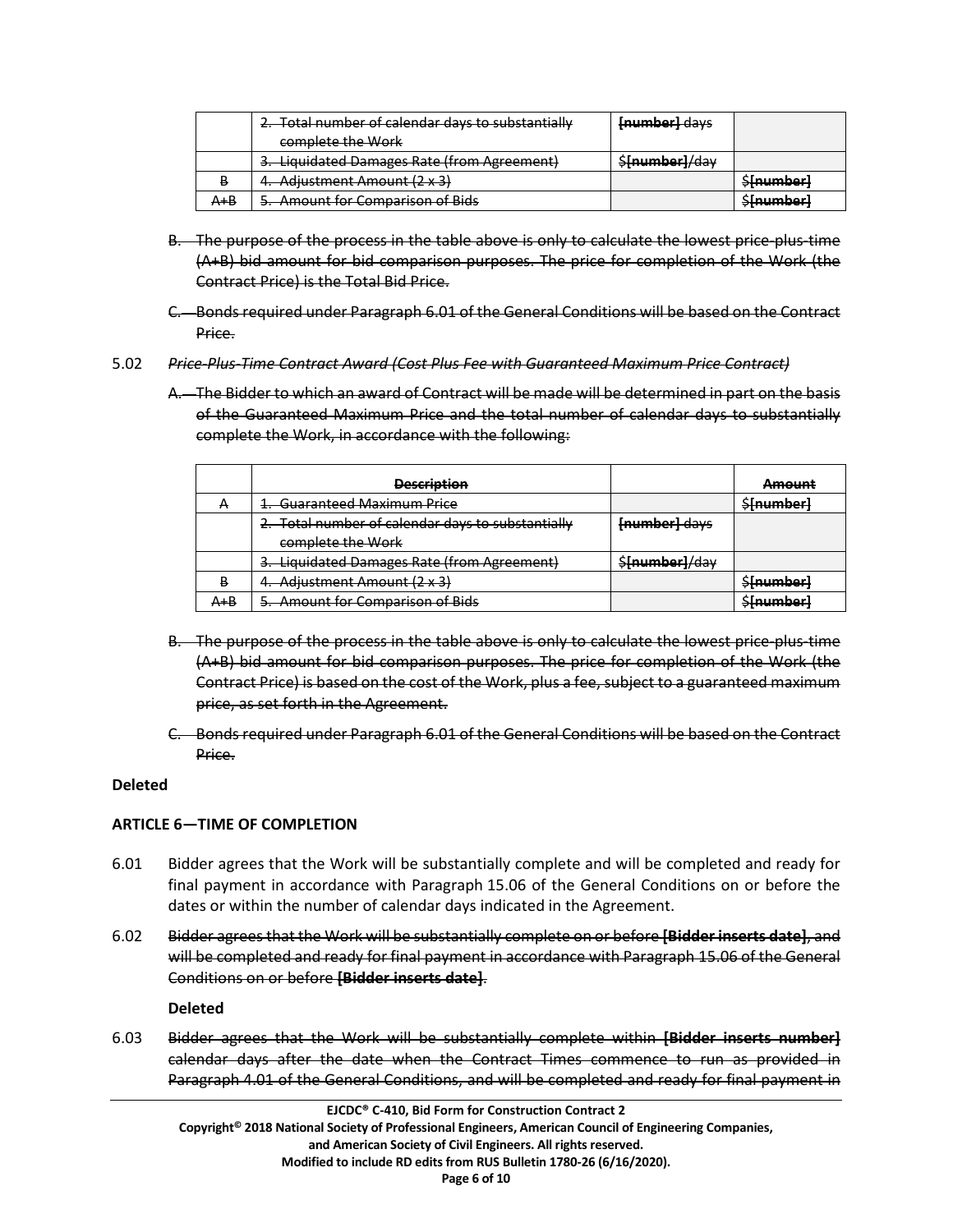accordance with Paragraph 15.06 of the General Conditions within **[Bidder inserts number]** calendar days after the date when the Contract Times commence to run.

### **Deleted**

6.04 Bidder accepts the provisions of the Agreement as to liquidated damages.

# **ARTICLE 7—BIDDER'S ACKNOWLEDGEMENTS: ACCEPTANCE PERIOD, INSTRUCTIONS, AND RECEIPT OF ADDENDA**

- 7.01 *Bid Acceptance Period*
	- A. This Bid will remain subject to acceptance for 90 days after the Bid opening, or for such longer period of time that Bidder may agree to in writing upon request of Owner.
- 7.02 *Instructions to Bidders*
	- A. Bidder accepts all of the terms and conditions of the Instructions to Bidders, including without limitation those dealing with the disposition of Bid security.

## 7.03 *Receipt of Addenda*

A. Bidder hereby acknowledges receipt of the following Addenda: **[Add rows as needed. Bidder is to complete table.]**

| <b>Addendum Number</b> | <b>Addendum Date</b> |
|------------------------|----------------------|
|                        |                      |
|                        |                      |
|                        |                      |

## **ARTICLE 8—BIDDER'S REPRESENTATIONS AND CERTIFICATIONS**

#### 8.01 *Bidder's Representations*

- A. In submitting this Bid, Bidder represents the following:
	- 1. Bidder has examined and carefully studied the Bidding Documents, including Addenda.
	- 2. Bidder has visited the Site, conducted a thorough visual examination of the Site and adjacent areas, and become familiar with the general, local, and Site conditions that may affect cost, progress, and performance of the Work.
	- 3. Bidder is familiar with all Laws and Regulations that may affect cost, progress, and performance of the Work**, including all American Iron and Steel requirements.**
	- 4. Bidder has carefully studied the reports of explorations and tests of subsurface conditions at or adjacent to the Site and the drawings of physical conditions relating to existing surface or subsurface structures at the Site that have been identified in the Supplementary Conditions, with respect to the Technical Data in such reports and drawings.
	- 5. Bidder has carefully studied the reports and drawings relating to Hazardous Environmental Conditions, if any, at or adjacent to the Site that have been identified in the Supplementary Conditions, with respect to Technical Data in such reports and drawings.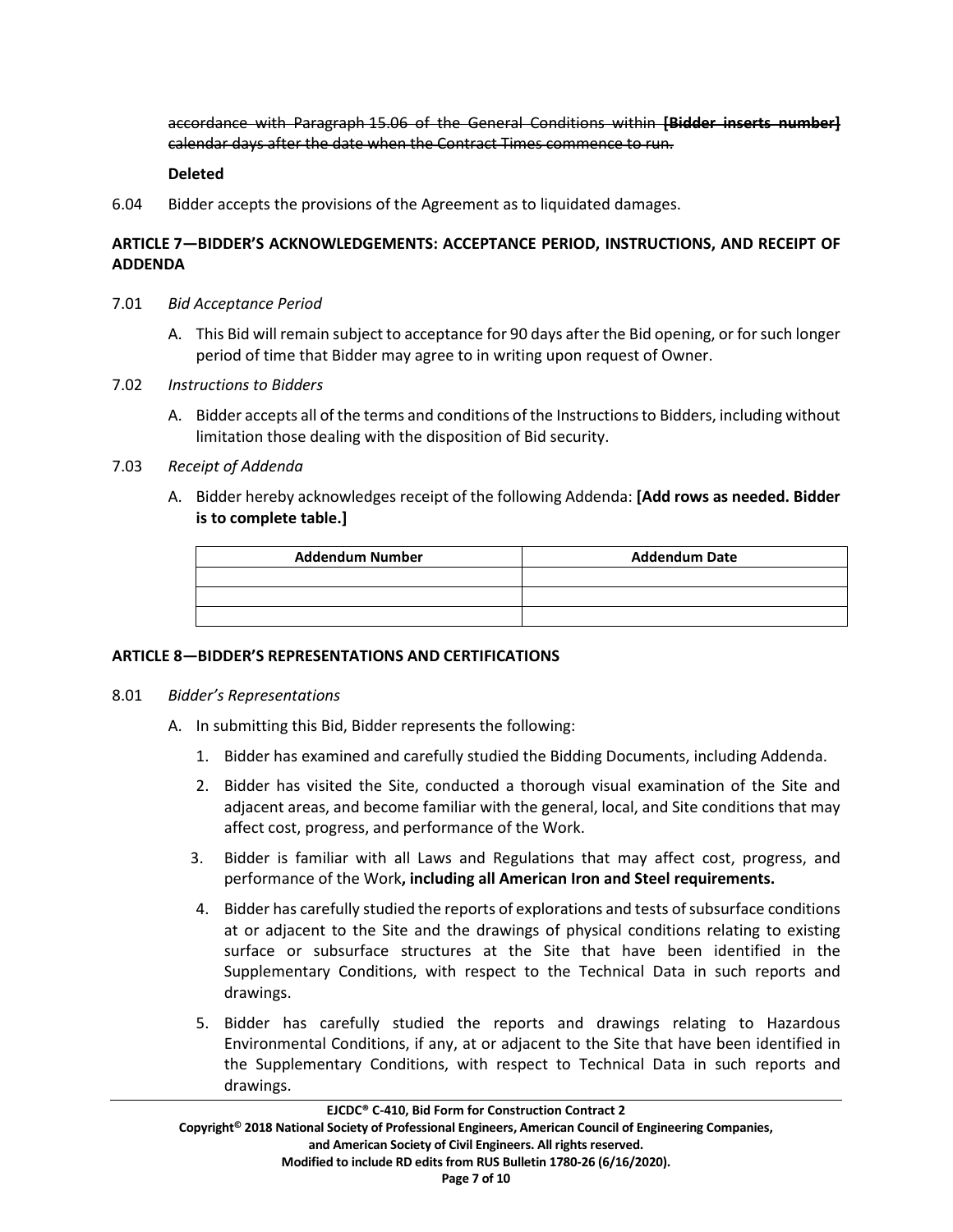- 6. Bidder has considered the information known to Bidder itself; information commonly known to contractors doing business in the locality of the Site; information and observations obtained from visits to the Site; the Bidding Documents; and the Technical Data identified in the Supplementary Conditions or by definition, with respect to the effect of such information, observations, and Technical Data on (a) the cost, progress, and performance of the Work; (b) the means, methods, techniques, sequences, and procedures of construction to be employed by Bidder, if selected as Contractor; and (c) Bidder's (Contractor's) safety precautions and programs.
- 7. Based on the information and observations referred to in the preceding paragraph, Bidder agrees that no further examinations, investigations, explorations, tests, studies, or data are necessary for the performance of the Work at the Contract Price, within the Contract Times, and in accordance with the other terms and conditions of the Contract.
- 8. Bidder is aware of the general nature of work to be performed by Owner and others at the Site that relates to the Work as indicated in the Bidding Documents.
- 9. Bidder has given Engineer written notice of all conflicts, errors, ambiguities, or discrepancies that Bidder has discovered in the Bidding Documents, and of discrepancies between Site conditions and the Contract Documents, and the written resolution thereof by Engineer is acceptable to Contractor.
- 10. The Bidding Documents are generally sufficient to indicate and convey understanding of all terms and conditions for performance and furnishing of the Work.
- 11. The submission of this Bid constitutes an incontrovertible representation by Bidder that without exception the Bid and all prices in the Bid are premised upon performing and furnishing the Work required by the Bidding Documents.

# 8.02 *Bidder's Certifications*

- A. The Bidder certifies the following:
	- 1. This Bid is genuine and not made in the interest of or on behalf of any undisclosed individual or entity and is not submitted in conformity with any collusive agreement or rules of any group, association, organization, or corporation.
	- 2. Bidder has not directly or indirectly induced or solicited any other Bidder to submit a false or sham Bid.
	- 3. Bidder has not solicited or induced any individual or entity to refrain from bidding.
	- 4. Bidder has not engaged in corrupt, fraudulent, collusive, or coercive practices in competing for the Contract. For the purposes of this Paragraph 8.02.A:
		- a. Corrupt practice meansthe offering, giving, receiving, or soliciting of anything of value likely to influence the action of a public official in the bidding process.
		- b. Fraudulent practice means an intentional misrepresentation of facts made (a) to influence the bidding process to the detriment of Owner, (b) to establish bid prices at artificial non-competitive levels, or (c) to deprive Owner of the benefits of free and open competition.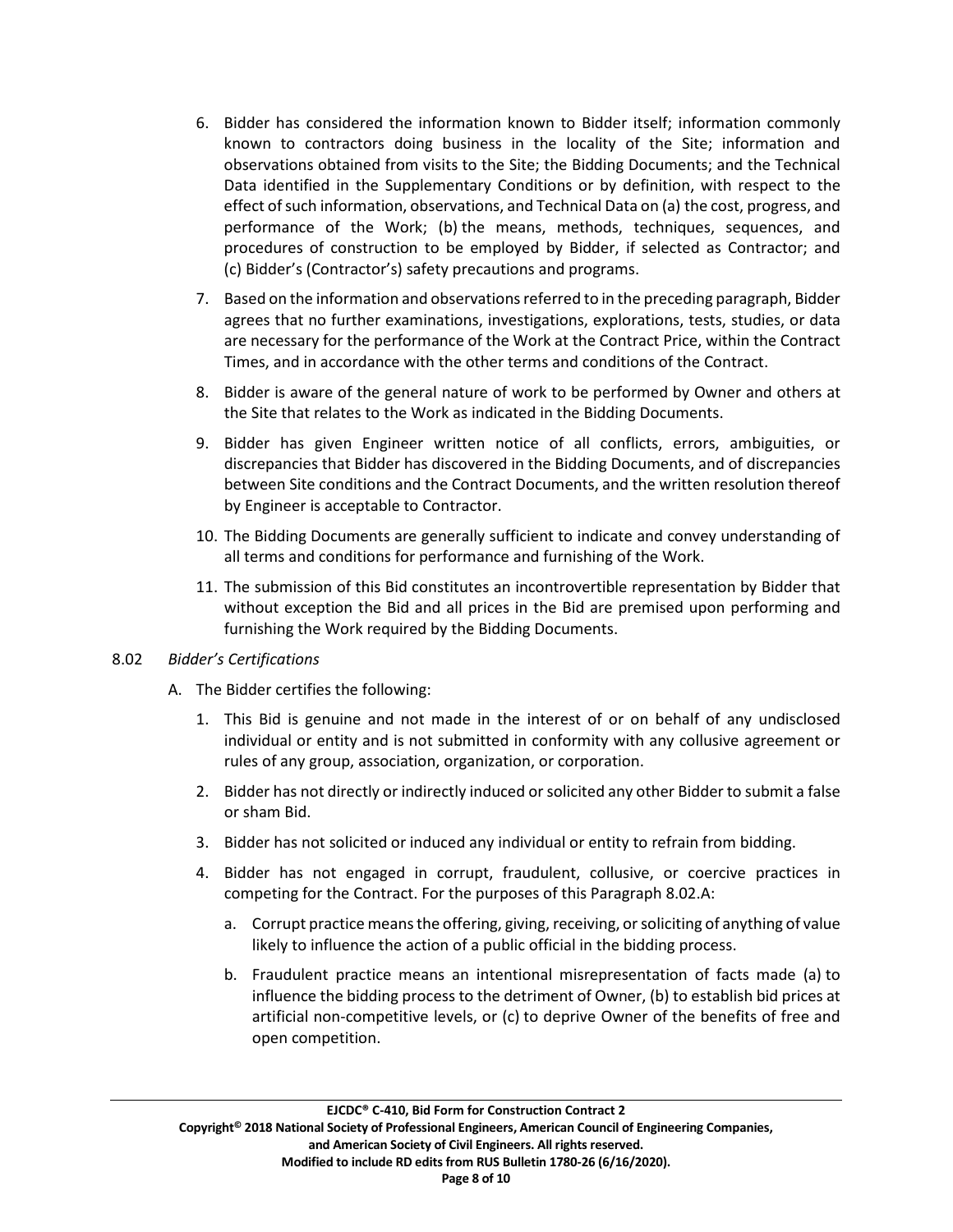- c. Collusive practice means a scheme or arrangement between two or more Bidders, with or without the knowledge of Owner, a purpose of which is to establish bid prices at artificial, non-competitive levels.
- d. Coercive practice means harming or threatening to harm, directly or indirectly, persons or their property to influence their participation in the bidding process or affect the execution of the Contract.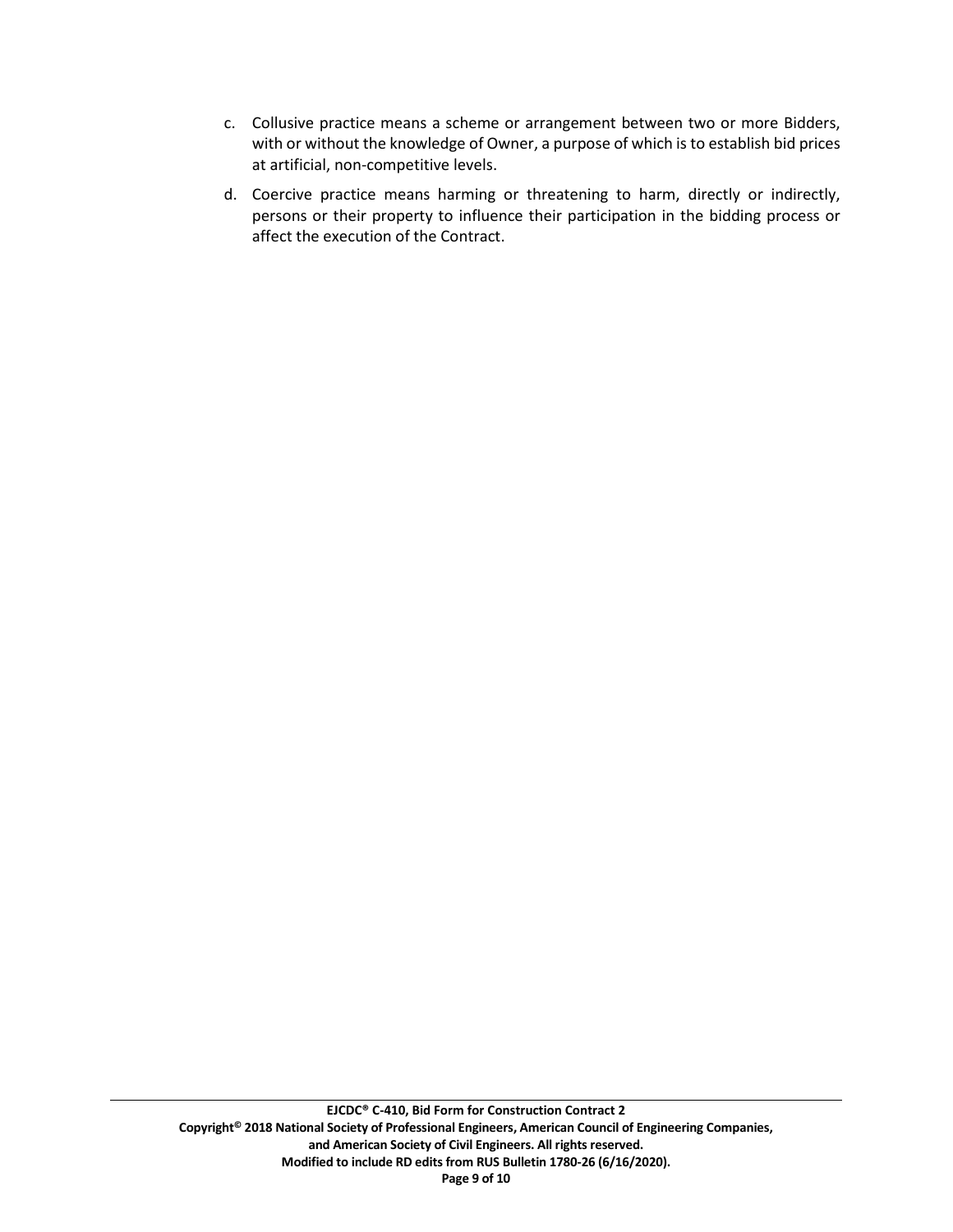BIDDER hereby submits this Bid as set forth above:

Bidder:

|                          | (typed or printed name of organization)                                                                                                                                   |  |  |
|--------------------------|---------------------------------------------------------------------------------------------------------------------------------------------------------------------------|--|--|
| By:                      |                                                                                                                                                                           |  |  |
|                          | (individual's signature)                                                                                                                                                  |  |  |
| Name:                    | (typed or printed)                                                                                                                                                        |  |  |
| Title:                   |                                                                                                                                                                           |  |  |
|                          | (typed or printed)                                                                                                                                                        |  |  |
| Date:                    |                                                                                                                                                                           |  |  |
|                          | (typed or printed)                                                                                                                                                        |  |  |
|                          | If Bidder is a corporation, a partnership, or a joint venture, attach evidence of authority to sign.                                                                      |  |  |
| Attest:                  |                                                                                                                                                                           |  |  |
|                          | (individual's signature)                                                                                                                                                  |  |  |
| Name:                    | (typed or printed)                                                                                                                                                        |  |  |
| Title:                   |                                                                                                                                                                           |  |  |
|                          | (typed or printed)                                                                                                                                                        |  |  |
| Date:                    |                                                                                                                                                                           |  |  |
|                          | (typed or printed)                                                                                                                                                        |  |  |
|                          | Address for giving notices:                                                                                                                                               |  |  |
|                          |                                                                                                                                                                           |  |  |
|                          |                                                                                                                                                                           |  |  |
| <b>Bidder's Contact:</b> |                                                                                                                                                                           |  |  |
| Name:                    |                                                                                                                                                                           |  |  |
|                          | (typed or printed)                                                                                                                                                        |  |  |
| Title:                   |                                                                                                                                                                           |  |  |
|                          | (typed or printed)                                                                                                                                                        |  |  |
| Phone:                   |                                                                                                                                                                           |  |  |
| Email:                   |                                                                                                                                                                           |  |  |
| Address:                 |                                                                                                                                                                           |  |  |
|                          |                                                                                                                                                                           |  |  |
|                          |                                                                                                                                                                           |  |  |
|                          | Bidder's Contractor License No.: (if applicable)<br><u> 1989 - Johann Harry Harry Harry Harry Harry Harry Harry Harry Harry Harry Harry Harry Harry Harry Harry Harry</u> |  |  |
|                          |                                                                                                                                                                           |  |  |
|                          |                                                                                                                                                                           |  |  |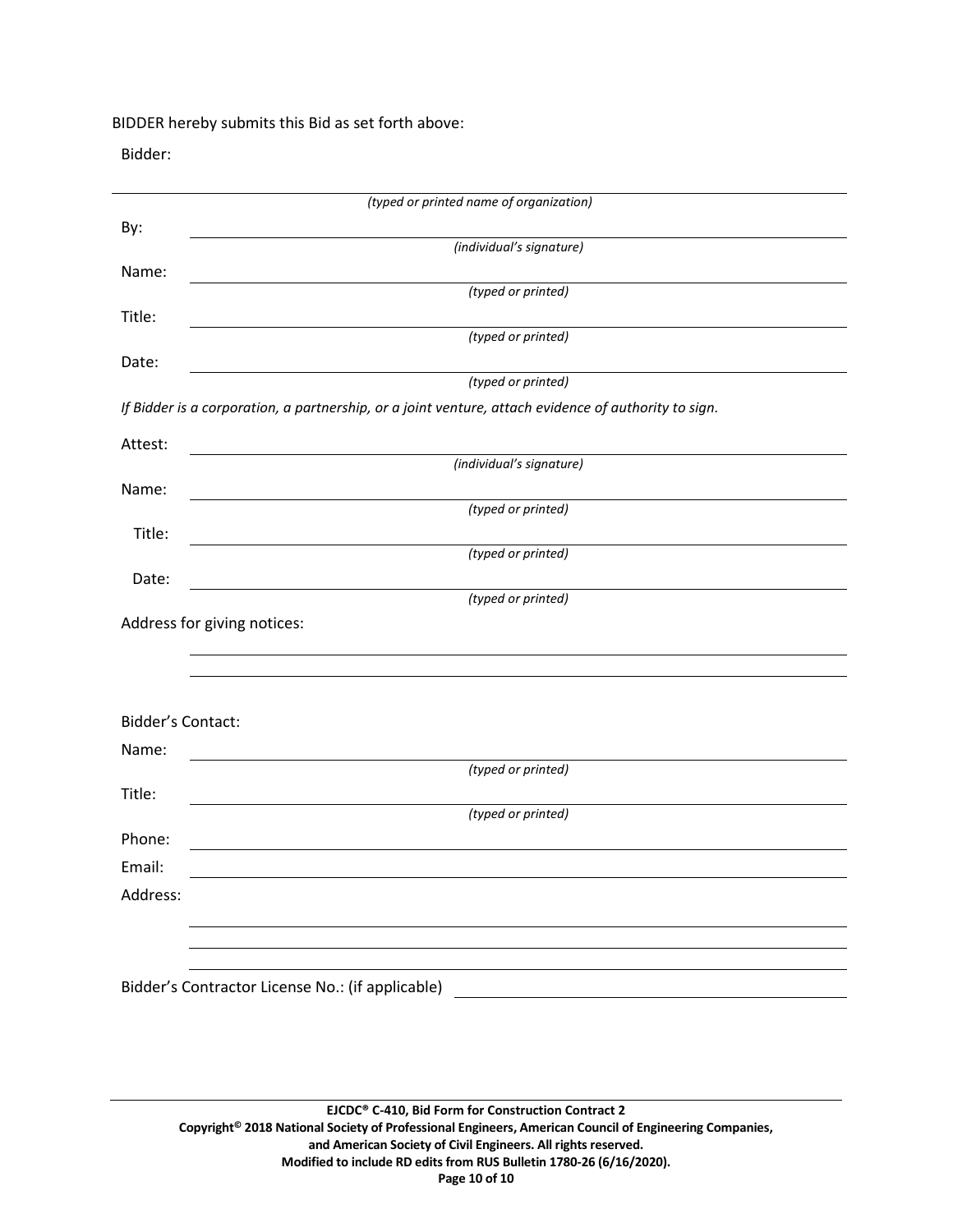# **BID FORM FOR**

# **CONSTRUCTION CONTRACT 3**

The terms used in this Bid with initial capital letters have the meanings stated in the Instructions to Bidders, the General Conditions, and the Supplementary Conditions.

#### **ARTICLE 1—OWNER AND BIDDER**

1.01 This Bid is submitted to:

**County of Moore**

**206 South Ray Street**

**Carthage, North Carolina 28327**

1.02 The undersigned Bidder proposes and agrees, if this Bid is accepted, to enter into an Agreement with Owner in the form included in the Bidding Documents to perform all Work as specified or indicated in the Bidding Documents for the prices and within the times indicated in this Bid and in accordance with the other terms and conditions of the Bidding Documents.

## **ARTICLE 2—ATTACHMENTS TO THIS BID**

- 2.01 The following documents are submitted with and made a condition of this Bid:
	- A. Required Bid security;
	- B. List of Proposed Subcontractors;
	- C. List of Proposed Suppliers;
	- D. Evidence of authority to do business in the state of the Project; or a written covenant to obtain such authority within the time for acceptance of Bids;
	- E. Contractor's license number as evidence of Bidder's State Contractor's License or a covenant by Bidder to obtain said license within the time for acceptance of Bids;
	- F. Required Bidder Qualification Statement with supporting data; and

#### **G. [List other documents and edit above as pertinent].**

- **G. If Bid amount exceeds \$10,000, signed Compliance Statement (RD 400-6). Refer to specific equal opportunity requirements set forth in the Supplemental General Conditions;**
- **H. If Bid amount exceeds \$25,000, signed Certification Regarding Debarment, Suspension, Ineligibility and Voluntary Exclusion - Lower Tier Covered Transactions (AD-1048);**
- **I. If Bid amount exceeds \$100,000, signed RD Instruction 1940-Q, Exhibit A-1, Certification for Contracts, Grants, and Loans.**
- **J. [List other documents and edit above as pertinent].**
- **K. E-Verify**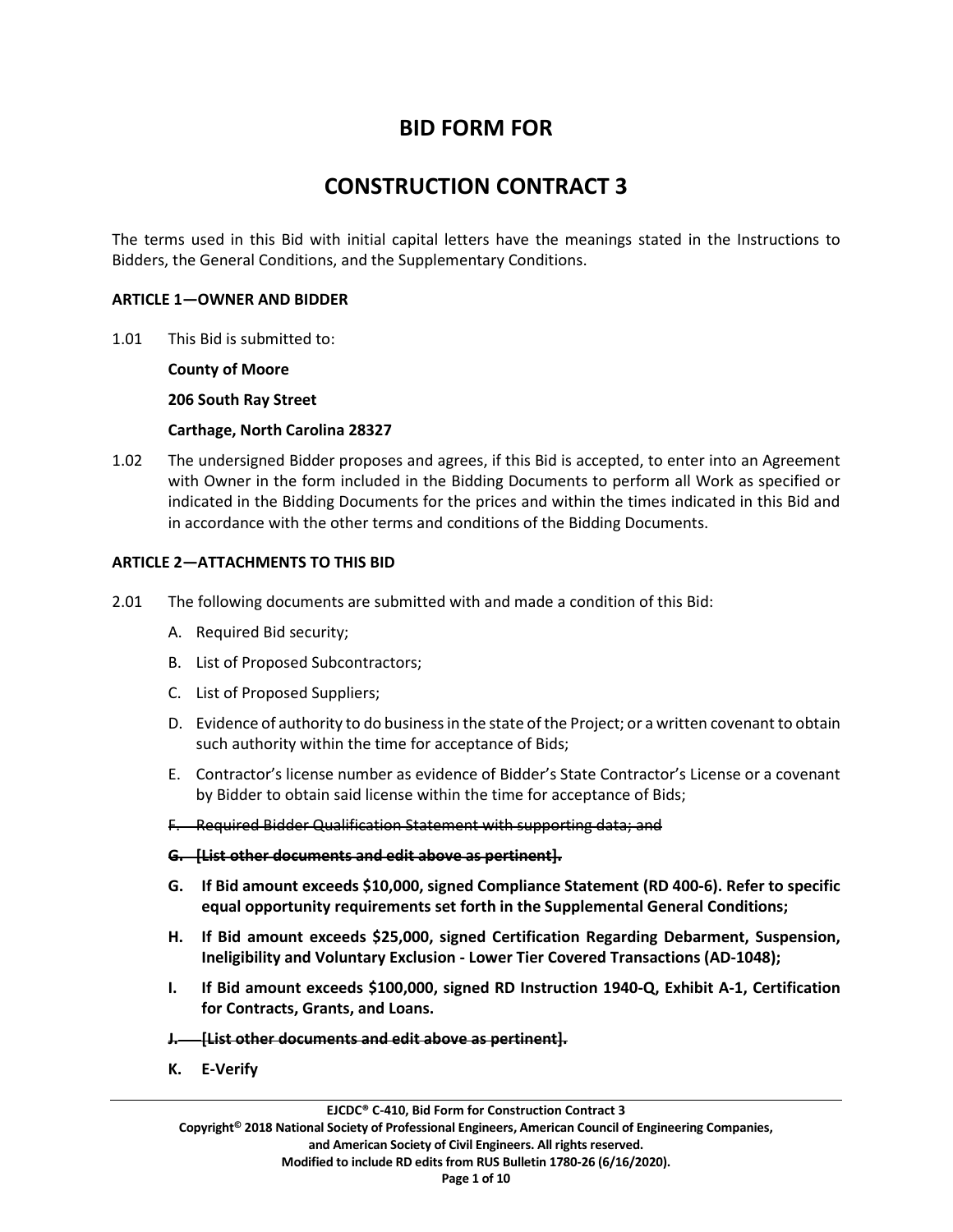- **L. Minority Participation Certification**
- **M. Non-collusion Affidavit**

#### **ARTICLE 3—BASIS OF BID—LUMP SUM BID AND UNIT PRICES**

#### 3.01 *Lump Sum Bids*

- A. Bidder will complete the Work in accordance with the Contract Documents for the following lump sum (stipulated) price(s), together with any Unit Prices indicated in Paragraph 3.02:
	- 1. Lump Sum Price (Single Lump Sum)

| -<br>$\cdots$<br>.<br>Dirl<br>Drice<br><del>cumo sum piu rince</del> |  |
|----------------------------------------------------------------------|--|

2. Lump Sum Price (Base Bid and Alternates)

| Lumn Sum Rid Price for Rase Rid<br><del>cump sum più rmcc ioi pasc più</del>     |  |
|----------------------------------------------------------------------------------|--|
| Alternate A <b>[Add]</b> [Deduct]<br><del>Alternate A <b>provi rocuuci</b></del> |  |
| <b>Subordl [bbAll Doduct]</b><br><b><i><u>MICHING DIMALIBERACIE</u></i></b>      |  |

3. Lump Sum Price (Sectional Lump Sum Bids)

| Lumn Sum Rid Drice for Section Lonly<br><del>camp sam bia rnce ior secuon i omy</del>     |  |
|-------------------------------------------------------------------------------------------|--|
| Lump Sum Bid Price for Section II only                                                    |  |
| Lumn Sum Rid Drice for Section Land IL<br><del>cump sum biu rince ioi secuon ranu n</del> |  |

B. All specified cash allowance(s) are included in the price(s) set forth below, and have been computed in accordance with Paragraph 13.02 of the General Conditions.

| Lump Sum for Cash Allowance 1                     |  |
|---------------------------------------------------|--|
| Lump Sum for Cash Allowance 2                     |  |
| Lump Sum for Cash Allowance 3                     |  |
| <b>Total for all Lump Sum for Cash Allowances</b> |  |

C. All specified contingency allowances are included in the price(s) set forth below, and have been computed in accordance with Paragraph 13.02 of the General Conditions.

| Lumn Sum Contingency Allowance 1<br><del>camp sum contingency Allowance 1</del> |  |
|---------------------------------------------------------------------------------|--|
| Lump Sum Contingency Allowance 2                                                |  |
| <b>Lump Sum Contingency Allowance 3</b>                                         |  |
| <b>Total for all Lump Sum Contingency Allowances</b>                            |  |

## 3.02 *Unit Price Bids*

A. Bidder will perform the following Work at the indicated unit prices: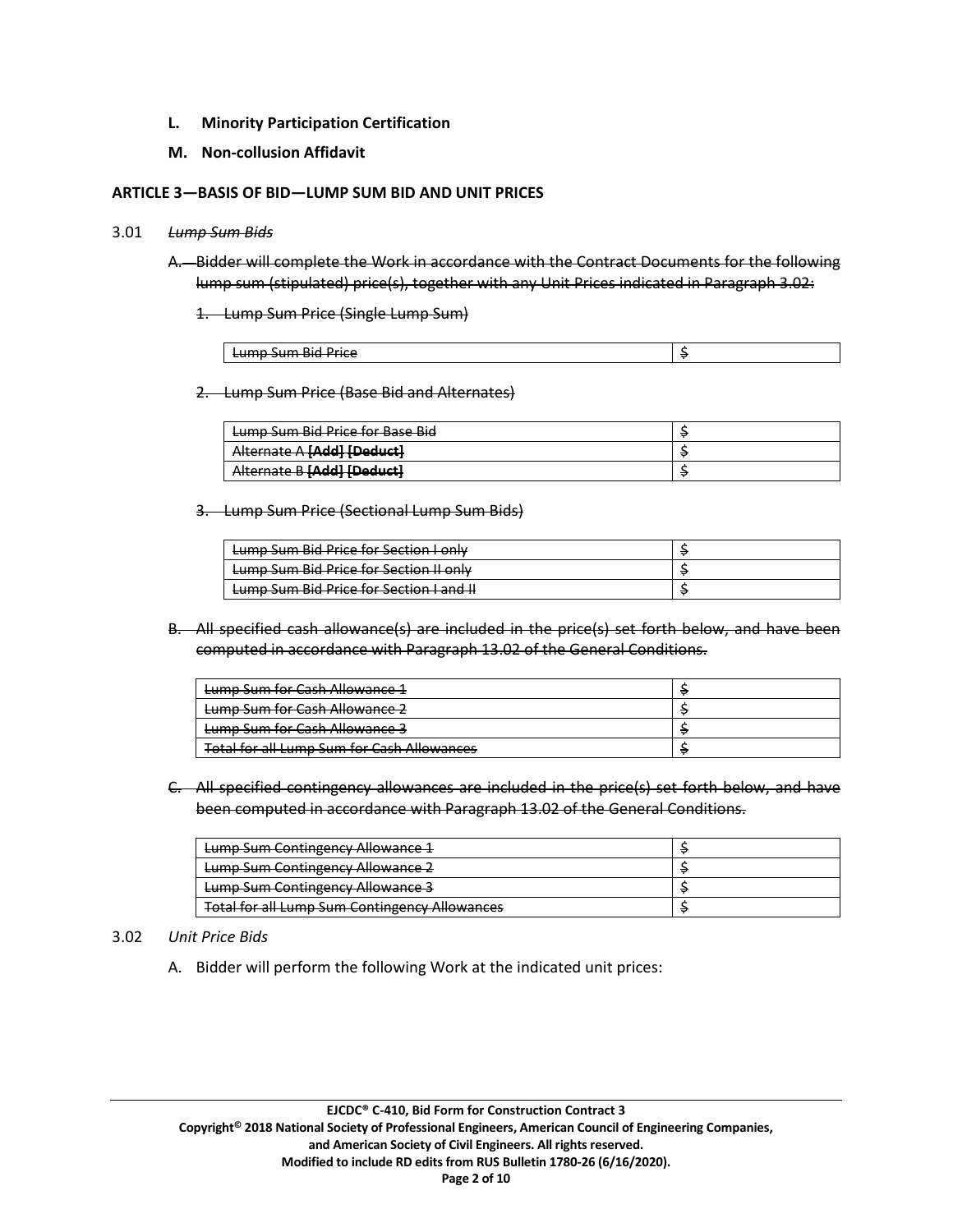| <b>VASS PHASE 2 SEWER EXTENSION</b><br><b>MOORE COUNTY, NORTH CAROLINA</b> |                                                                                      |                          |                                     |                                 |                   |
|----------------------------------------------------------------------------|--------------------------------------------------------------------------------------|--------------------------|-------------------------------------|---------------------------------|-------------------|
| <b>ITEM</b><br>NO.                                                         | <b>DESCRIPTION</b>                                                                   | <b>UNIT</b>              | <b>ESTIMATED</b><br><b>QUANTITY</b> | <b>BID UNIT</b><br><b>PRICE</b> | <b>BID AMOUNT</b> |
|                                                                            |                                                                                      | <b>CONTRACT 3</b>        |                                     |                                 |                   |
| 1.                                                                         | Mobilization (Maximum 3% of Total Construction)                                      | LS                       | $\mathbf{1}$                        |                                 |                   |
| 2A.                                                                        | 8" SDR 26 PVC Sewer Line Installation                                                | LF                       | 12,795                              |                                 |                   |
| 2B                                                                         | 8" SDR 26 PVC Sewer Line Pipe Material Allowance                                     | LF                       | 12,795                              | \$20.00                         | \$255,900         |
| 3.                                                                         | 8" DIP Class 350 Sewer Line                                                          | LF                       | 2,712                               |                                 |                   |
| 4.                                                                         | 4' Diameter Precast Manhole, 0'-8' Depth                                             | EA                       | 35                                  |                                 |                   |
| 5.                                                                         | 4' Diameter Precast Manhole, 8'-12' Depth                                            | EA                       | 22                                  |                                 |                   |
| 6.                                                                         | 5' Diameter Precast Manhole, 8'-12' Depth                                            | EA                       | $\overline{2}$                      |                                 |                   |
| 7.                                                                         | 5' Diameter Precast Manhole, 12' + Depth                                             | EA                       | 6                                   |                                 |                   |
| 8.                                                                         | Inside Drop Manhole Connection                                                       | EA                       | 1                                   |                                 |                   |
| 9.                                                                         | <b>NOT USED</b>                                                                      |                          |                                     |                                 |                   |
| 10.                                                                        | Add Watertight Lid on 4' Dia. Manhole                                                | EA                       | 24                                  |                                 |                   |
| 11.                                                                        | 18-inch Steel Encasement Pipe by Bore and Jack with 8"<br>DIP Carrier Pipe, HWY US-1 | LF                       | 295                                 |                                 |                   |
| 12.                                                                        | NOT USED                                                                             |                          | $\blacksquare$                      | $\blacksquare$                  |                   |
| 13.                                                                        | <b>NOT USED</b>                                                                      | $\sim$                   | $\blacksquare$                      | $\blacksquare$                  |                   |
| 14.                                                                        | NOT USED                                                                             |                          | ÷,                                  | ÷                               |                   |
| 15.                                                                        | NOT USED                                                                             | $\blacksquare$           | $\overline{\phantom{a}}$            | $\overline{\phantom{a}}$        |                   |
| 16.                                                                        | <b>Connect to Existing Manhole</b>                                                   | EA                       | 4                                   |                                 |                   |
| 17.                                                                        | Sewer Tap with Wye and Cleanout                                                      | EA                       | 67                                  |                                 |                   |
| 18.                                                                        | 4" PVC Service Lateral by Open Cut                                                   | LF                       | 1,600                               |                                 |                   |
| 19.                                                                        | 4" PVC Service Lateral by Bore                                                       | LF                       | 2,050                               |                                 |                   |
| 20.                                                                        | <b>NOT USED</b>                                                                      | $\blacksquare$           |                                     | $\blacksquare$                  |                   |
| 21.                                                                        | NOT USED                                                                             | $\overline{\phantom{a}}$ | $\blacksquare$                      | $\overline{\phantom{a}}$        |                   |
| 22.                                                                        | NOT USED                                                                             |                          |                                     |                                 |                   |
| 23.                                                                        | 2" Asphalt Overlay                                                                   | SY                       | 1,500                               |                                 |                   |
| 24.                                                                        | Asphalt Road Repair                                                                  | LF                       | 1,700                               |                                 |                   |
| 25.                                                                        | Asphalt Drive Repair                                                                 | LF                       | 160                                 |                                 |                   |
| 26.                                                                        | Concrete Drive Repair                                                                | LF                       | 40                                  |                                 |                   |
| 27.                                                                        | <b>Gravel Drive Repair</b>                                                           | LF                       | 350                                 |                                 |                   |
| 28.                                                                        | Washed Stone Pipe Embedment (wet conditions)                                         | TN                       | 75                                  |                                 |                   |
| 29.                                                                        | Select Backfill                                                                      | CY                       | 300                                 |                                 |                   |
| 30.                                                                        | Silt Fence                                                                           | LF                       | 5,000                               |                                 |                   |
| 31.                                                                        | Rip Rap Check Dams                                                                   | EA                       | 12                                  |                                 |                   |
| 32.                                                                        | <b>Coir Fiber Wattles</b>                                                            | LF                       | 3,100                               |                                 |                   |
| 33.                                                                        | Temporary Ditch Liner                                                                | SY                       | 2,200                               |                                 |                   |
| 34.                                                                        | Pipe and Catch Basin Inlet Protection                                                | EA                       | 6                                   |                                 |                   |
| 35.                                                                        | <b>Outlet Protection</b>                                                             | EA                       | 5                                   |                                 |                   |
| 36.                                                                        | <b>Traffic Control</b>                                                               | LS                       | 1                                   |                                 |                   |
|                                                                            | TOTAL OF CONTRACT 3 UNIT PRICE BID ITEMS                                             |                          |                                     |                                 | \$                |

**CONTRACT 3 BID SCHEDULE**

#### **(WRITE OUT CONTRACT 3 TOTAL BID PRICE IN WORDS)**

**EJCDC® C-410, Bid Form for Construction Contract 3** 

**Copyright© 2018 National Society of Professional Engineers, American Council of Engineering Companies,**

**and American Society of Civil Engineers. All rights reserved.** 

**Modified to include RD edits from RUS Bulletin 1780-26 (6/16/2020).**

**Page 3 of 10**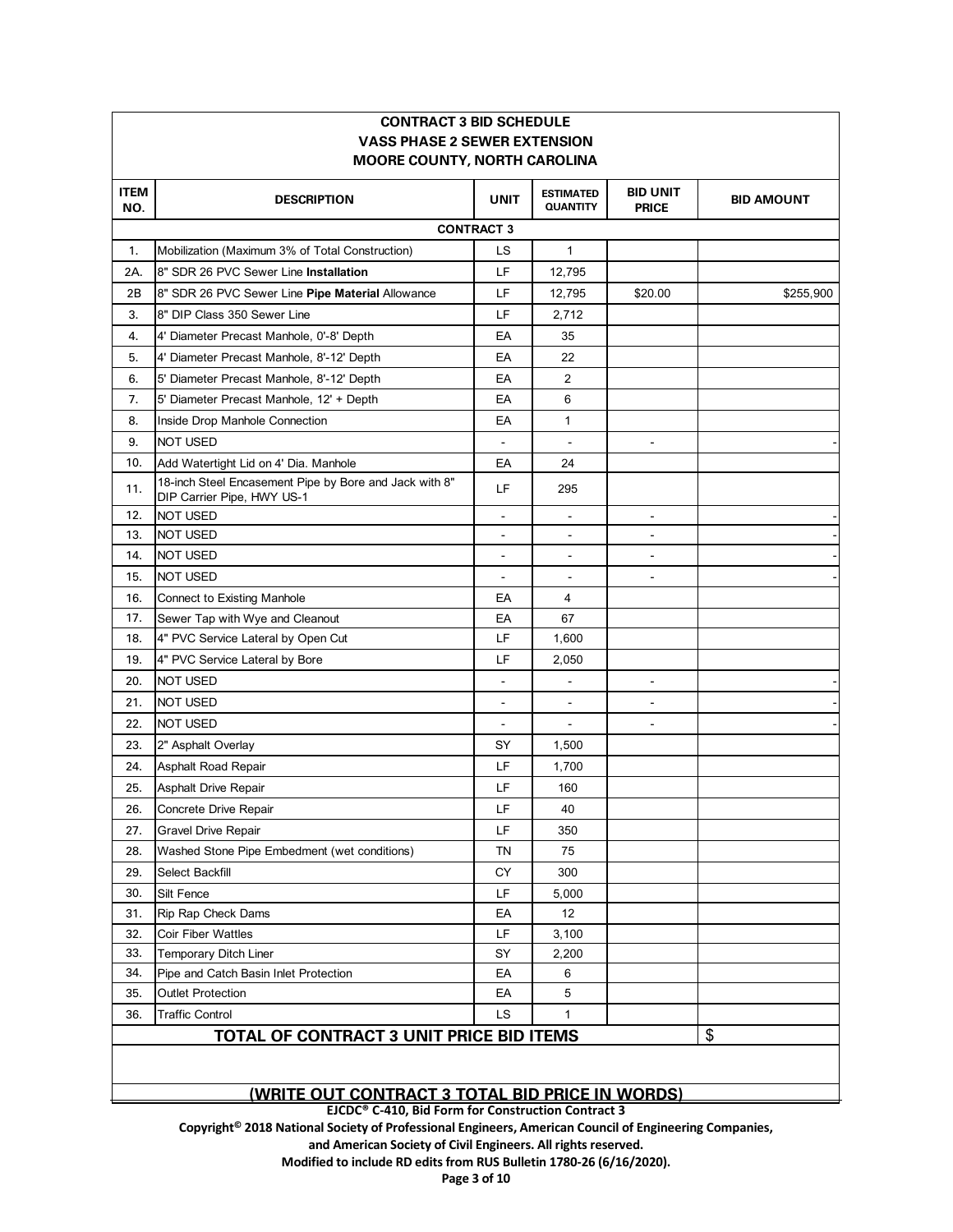- B. Bidder acknowledges that:
	- 1. each Bid Unit Price includes an amount considered by Bidder to be adequate to cover Contractor's overhead and profit for each separately identified item, and
	- 2. estimated quantities are not guaranteed, and are solely for the purpose of comparison of Bids, and final payment for all Unit Price Work will be based on actual quantities, determined as provided in the Contract Documents.
- 3.03 *Total Contract 3 Bid Price (Lump Sum and Unit Prices)*

| Total Contract 3 Bid Price (Total of all Lump Sum and Unit Price Bids) $\frac{1}{5}$ |  |
|--------------------------------------------------------------------------------------|--|
|                                                                                      |  |

#### 3.04 *Multiple Contract Provisions*

- *A. Contractor will accept award of the following other contracts combined with Contract 3 to be completed concurrently.*
	- **1. Contract 1 \_\_\_ Yes \_\_\_\_ No**

**Deduct in Mobilization if awarded Contracts 1 and 3 \$\_\_\_\_\_\_\_\_\_\_\_\_**

**Total Contract Time for combined Contract 1 and 3 shall be:** 

**Substantial Completion: 330 days,** 

**Final Completion: 360 days**

**2. Contract 2 \_\_\_ Yes \_\_\_\_ No**

**Deduct in Mobilization if awarded Contracts 2 and 3 \$\_\_\_\_\_\_\_\_\_\_\_\_**

**Total Contract Time for combined Contract 2 and 3 shall be:** 

**Substantial Completion: 330 days,** 

**Final Completion: 360 days**

**3. Contract 1 and 2 \_\_\_ Yes \_\_\_\_ No Deduct in Mobilization if awarded Contracts 1, 2 and 3 \$ Total Contract Time for combined Contract 1, 2 and 3 shall be: Substantial Completion: 365 days,** 

**Final Completion: 395 days**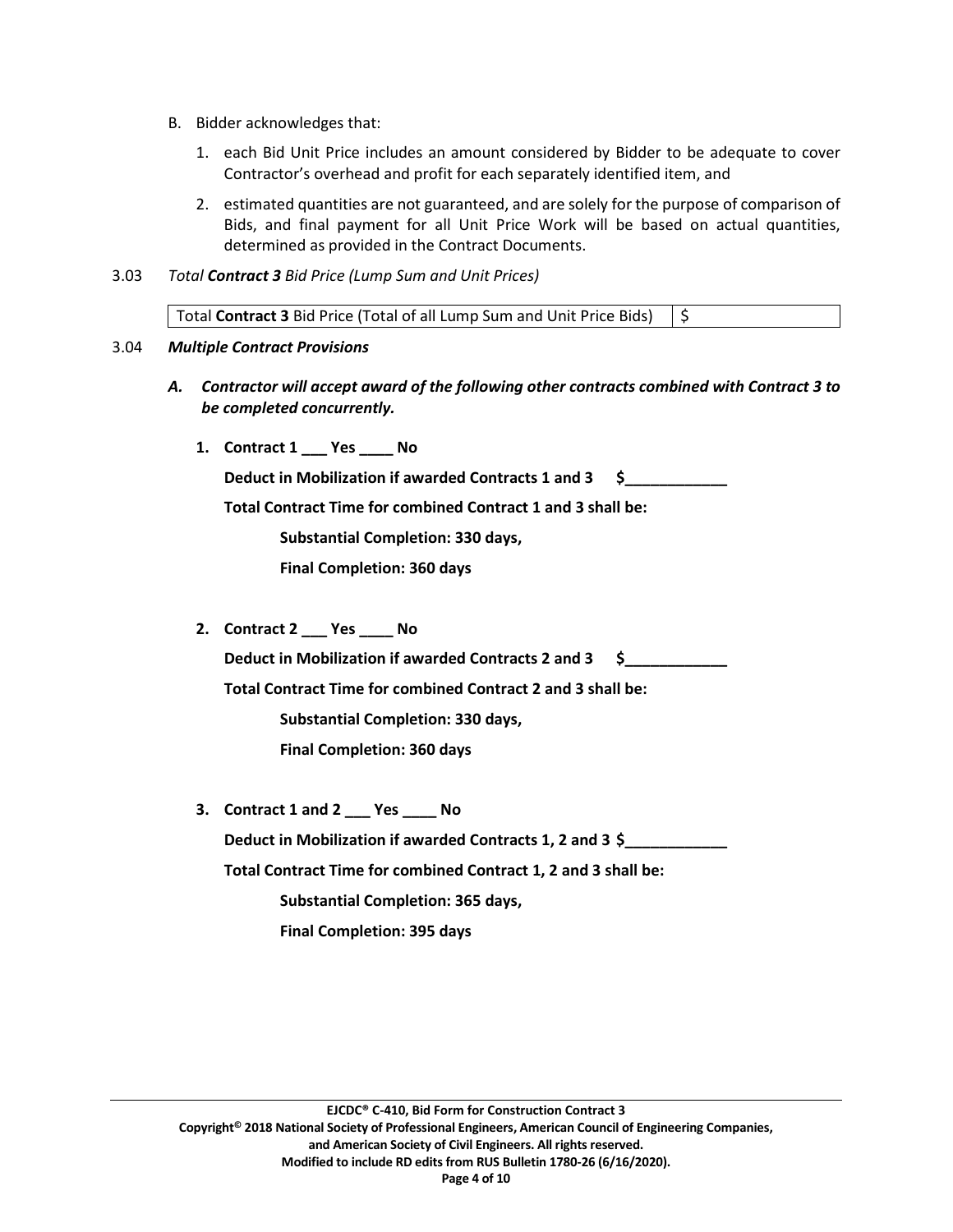#### **ARTICLE 4—BASIS OF BID—COST-PLUS FEE**

- 4.01 The Contract Price will be the Cost of the Work, determined as provided in Paragraph 13.01 of the General Conditions, together with the following fee, and subject to the Guaranteed Maximum Price.
- 4.02 *Contractor's Fee*
	- A. Contractor's fee will be **[number]** percent of the Cost of the Work. No fee will be payable on the basis of costs itemized as excluded in Paragraph 13.01.C of the General Conditions.
		- 1. The maximum amount payable by Owner as a percentage fee (Guaranteed Maximum Fee) will not exceed \$**[insert cap amount]**, subject to increases or decreases for changes in the Work.
	- B. Contractor's fee will be determined by applying the following percentages to the various portions of the Cost of the Work as defined in Article 13 of the General Conditions. No fee will be payable on the basis of costs itemized as excluded in Paragraph 13.01.C of the General Conditions:

| Costs<br>60565                                              | Dorcont<br>r <del>ercem</del> |
|-------------------------------------------------------------|-------------------------------|
| Payroll costs (See Paragraph 13.01.B.1, General Conditions) |                               |
| Materials and Installed Equipment cost (GC-13.01.B.2)       |                               |
| Amounts to be paid to Subcontractors (GC-13.01.B.3)         |                               |
| Amount to be paid to special consultants (GC-13.01.B.4)     |                               |
| Other costs (GC-13.01.B.5)                                  |                               |

- 1. The maximum amount payable by Owner as a percentage fee (Guaranteed Maximum Fee) will not exceed \$**[insert cap amount]**, subject to increases or decreases for changes in the Work.
- C. Contractor's fee will be the fixed sum of \$**[number]**.

#### 4.03 *Guaranteed Maximum Price*

A. The Guaranteed Maximum Price to Owner of the Cost of the Work including Contractor's Fee will not exceed \$**[Bidder fill in GMP]**.

#### **Deleted**

## **ARTICLE 5—PRICE-PLUS-TIME BID**

#### 5.01 *Price-Plus-Time Contract Award (Stipulated Price Contract)*

A. The Bidder to which an award of the Contract will be made will be determined in part on the basis of the Total Bid Price and the total number of calendar days to substantially complete the Work, in accordance with the following:

| <b>Deccription</b><br><del>,,,,,,,,,,,,</del>                          |               | $A$ mount<br>amo em                      |
|------------------------------------------------------------------------|---------------|------------------------------------------|
| 1. Total Bid Price                                                     |               | <u> Claumharl</u><br><del>umannuch</del> |
| 2. Total number of calendar days to substantially<br>complete the Work | [number] days |                                          |

**EJCDC® C-410, Bid Form for Construction Contract 3**

**Copyright© 2018 National Society of Professional Engineers, American Council of Engineering Companies, and American Society of Civil Engineers. All rights reserved. Modified to include RD edits from RUS Bulletin 1780-26 (6/16/2020).**

**Page 5 of 10**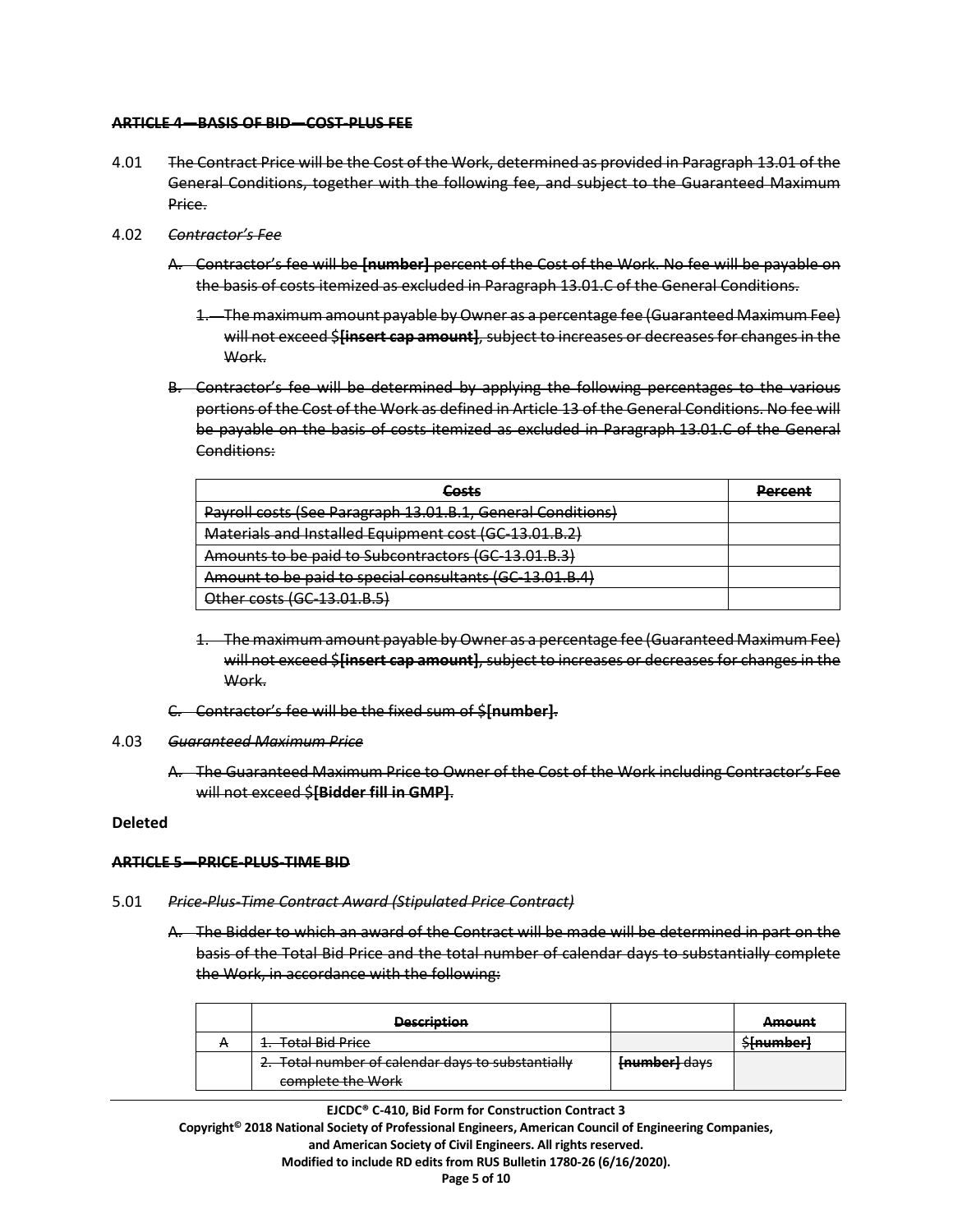|         | 3. Liquidated Damages Rate (from Agreement) | \$[number]/day |                                          |
|---------|---------------------------------------------|----------------|------------------------------------------|
| Ð       | 4. Adjustment Amount (2 x 3)                |                | <del>\$[number]</del>                    |
| $A + B$ | 5. Amount for Comparison of Bids            |                | <u> Sloumborl</u><br><del>omannocr</del> |

- B. The purpose of the process in the table above is only to calculate the lowest price-plus-time (A+B) bid amount for bid comparison purposes. The price for completion of the Work (the Contract Price) is the Total Bid Price.
- C. Bonds required under Paragraph 6.01 of the General Conditions will be based on the Contract Price.
- 5.02 *Price-Plus-Time Contract Award (Cost Plus Fee with Guaranteed Maximum Price Contract)*
	- A. The Bidder to which an award of Contract will be made will be determined in part on the basis of the Guaranteed Maximum Price and the total number of calendar days to substantially complete the Work, in accordance with the following:

|           | <b>Description</b>                                |                | <b>Amount</b> |
|-----------|---------------------------------------------------|----------------|---------------|
| <b>TT</b> | 1. Guaranteed Maximum Price                       |                | \$[number]    |
|           | 2. Total number of calendar days to substantially | [number] days  |               |
|           | complete the Work                                 |                |               |
|           | 3. Liquidated Damages Rate (from Agreement)       | \$[number]/day |               |
| в         | 4. Adjustment Amount (2 x 3)                      |                | \$[number]    |
| A+B       | 5. Amount for Comparison of Bids                  |                | \$[number]    |

- B. The purpose of the process in the table above is only to calculate the lowest price-plus-time (A+B) bid amount for bid comparison purposes. The price for completion of the Work (the Contract Price) is based on the cost of the Work, plus a fee, subject to a guaranteed maximum price, as set forth in the Agreement.
- C. Bonds required under Paragraph 6.01 of the General Conditions will be based on the Contract Price.

# **Deleted**

# **ARTICLE 6—TIME OF COMPLETION**

- 6.01 Bidder agrees that the Work will be substantially complete and will be completed and ready for final payment in accordance with Paragraph 15.06 of the General Conditions on or before the dates or within the number of calendar days indicated in the Agreement.
- 6.02 Bidder agrees that the Work will be substantially complete on or before **[Bidder inserts date]**, and will be completed and ready for final payment in accordance with Paragraph 15.06 of the General Conditions on or before **[Bidder inserts date]**.

# **Deleted**

6.03 Bidder agrees that the Work will be substantially complete within **[Bidder inserts number]** calendar days after the date when the Contract Times commence to run as provided in Paragraph 4.01 of the General Conditions, and will be completed and ready for final payment in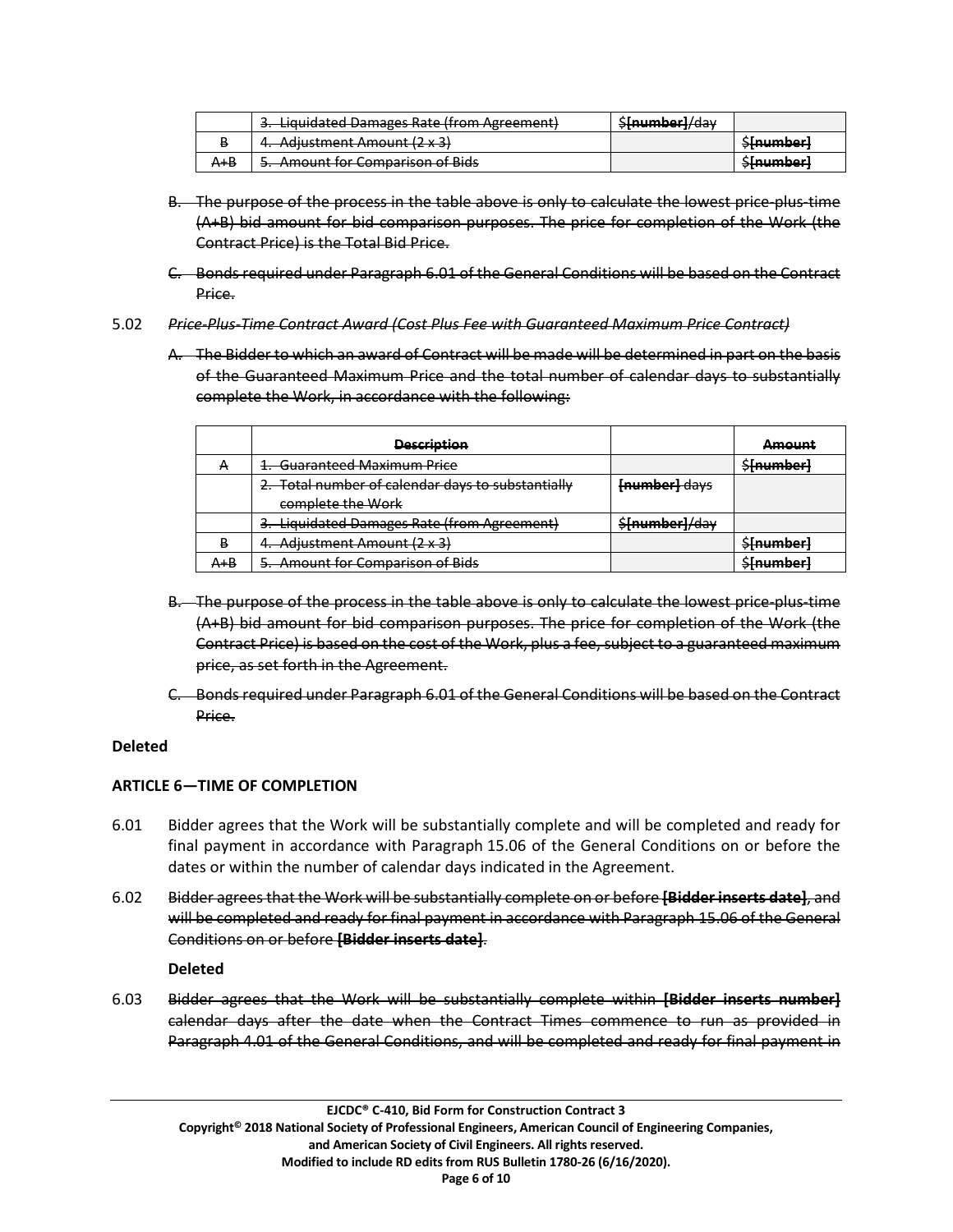accordance with Paragraph 15.06 of the General Conditions within **[Bidder inserts number]** calendar days after the date when the Contract Times commence to run.

### **Deleted**

6.04 Bidder accepts the provisions of the Agreement as to liquidated damages.

# **ARTICLE 7—BIDDER'S ACKNOWLEDGEMENTS: ACCEPTANCE PERIOD, INSTRUCTIONS, AND RECEIPT OF ADDENDA**

- 7.01 *Bid Acceptance Period*
	- A. This Bid will remain subject to acceptance for 90 days after the Bid opening, or for such longer period of time that Bidder may agree to in writing upon request of Owner.
- 7.02 *Instructions to Bidders*
	- A. Bidder accepts all of the terms and conditions of the Instructions to Bidders, including without limitation those dealing with the disposition of Bid security.

## 7.03 *Receipt of Addenda*

A. Bidder hereby acknowledges receipt of the following Addenda: **[Add rows as needed. Bidder is to complete table.]**

| <b>Addendum Number</b> | <b>Addendum Date</b> |
|------------------------|----------------------|
|                        |                      |
|                        |                      |
|                        |                      |

## **ARTICLE 8—BIDDER'S REPRESENTATIONS AND CERTIFICATIONS**

#### 8.01 *Bidder's Representations*

- A. In submitting this Bid, Bidder represents the following:
	- 1. Bidder has examined and carefully studied the Bidding Documents, including Addenda.
	- 2. Bidder has visited the Site, conducted a thorough visual examination of the Site and adjacent areas, and become familiar with the general, local, and Site conditions that may affect cost, progress, and performance of the Work.
	- 3. Bidder is familiar with all Laws and Regulations that may affect cost, progress, and performance of the Work**, including all American Iron and Steel requirements.**
	- 4. Bidder has carefully studied the reports of explorations and tests of subsurface conditions at or adjacent to the Site and the drawings of physical conditions relating to existing surface or subsurface structures at the Site that have been identified in the Supplementary Conditions, with respect to the Technical Data in such reports and drawings.
	- 5. Bidder has carefully studied the reports and drawings relating to Hazardous Environmental Conditions, if any, at or adjacent to the Site that have been identified in the Supplementary Conditions, with respect to Technical Data in such reports and drawings.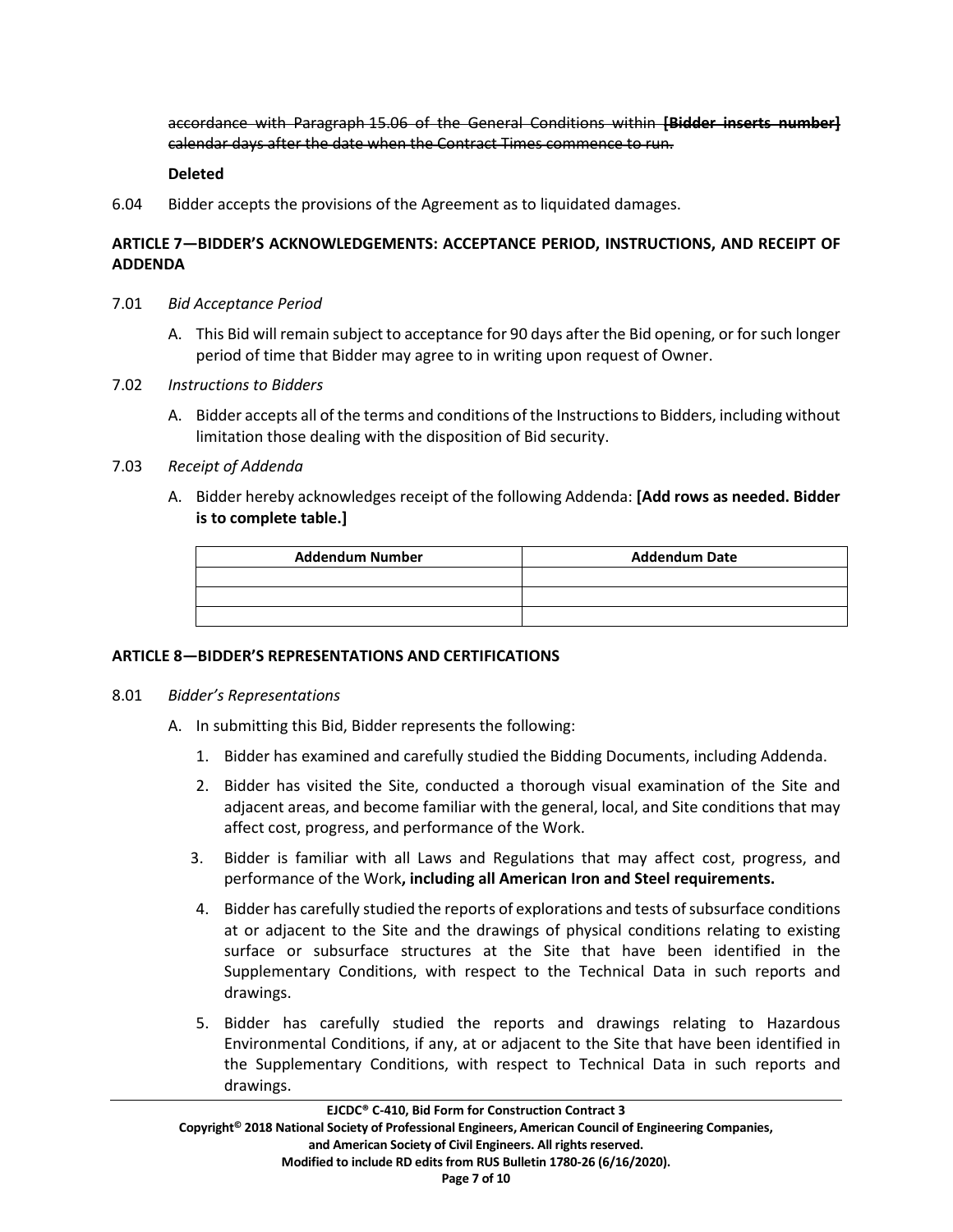- 6. Bidder has considered the information known to Bidder itself; information commonly known to contractors doing business in the locality of the Site; information and observations obtained from visits to the Site; the Bidding Documents; and the Technical Data identified in the Supplementary Conditions or by definition, with respect to the effect of such information, observations, and Technical Data on (a) the cost, progress, and performance of the Work; (b) the means, methods, techniques, sequences, and procedures of construction to be employed by Bidder, if selected as Contractor; and (c) Bidder's (Contractor's) safety precautions and programs.
- 7. Based on the information and observations referred to in the preceding paragraph, Bidder agrees that no further examinations, investigations, explorations, tests, studies, or data are necessary for the performance of the Work at the Contract Price, within the Contract Times, and in accordance with the other terms and conditions of the Contract.
- 8. Bidder is aware of the general nature of work to be performed by Owner and others at the Site that relates to the Work as indicated in the Bidding Documents.
- 9. Bidder has given Engineer written notice of all conflicts, errors, ambiguities, or discrepancies that Bidder has discovered in the Bidding Documents, and of discrepancies between Site conditions and the Contract Documents, and the written resolution thereof by Engineer is acceptable to Contractor.
- 10. The Bidding Documents are generally sufficient to indicate and convey understanding of all terms and conditions for performance and furnishing of the Work.
- 11. The submission of this Bid constitutes an incontrovertible representation by Bidder that without exception the Bid and all prices in the Bid are premised upon performing and furnishing the Work required by the Bidding Documents.

# 8.02 *Bidder's Certifications*

- A. The Bidder certifies the following:
	- 1. This Bid is genuine and not made in the interest of or on behalf of any undisclosed individual or entity and is not submitted in conformity with any collusive agreement or rules of any group, association, organization, or corporation.
	- 2. Bidder has not directly or indirectly induced or solicited any other Bidder to submit a false or sham Bid.
	- 3. Bidder has not solicited or induced any individual or entity to refrain from bidding.
	- 4. Bidder has not engaged in corrupt, fraudulent, collusive, or coercive practices in competing for the Contract. For the purposes of this Paragraph 8.02.A:
		- a. Corrupt practice meansthe offering, giving, receiving, or soliciting of anything of value likely to influence the action of a public official in the bidding process.
		- b. Fraudulent practice means an intentional misrepresentation of facts made (a) to influence the bidding process to the detriment of Owner, (b) to establish bid prices at artificial non-competitive levels, or (c) to deprive Owner of the benefits of free and open competition.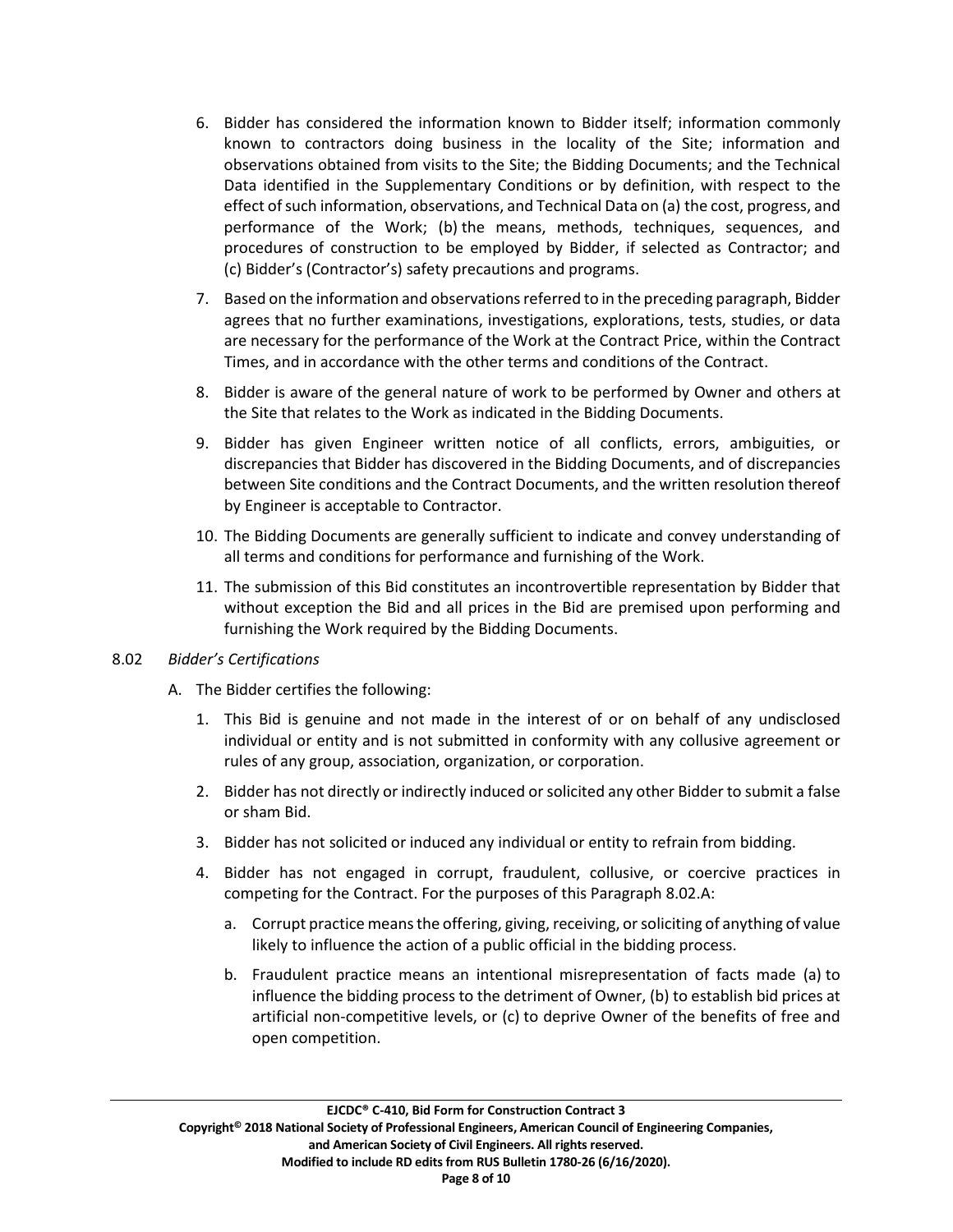- c. Collusive practice means a scheme or arrangement between two or more Bidders, with or without the knowledge of Owner, a purpose of which is to establish bid prices at artificial, non-competitive levels.
- d. Coercive practice means harming or threatening to harm, directly or indirectly, persons or their property to influence their participation in the bidding process or affect the execution of the Contract.